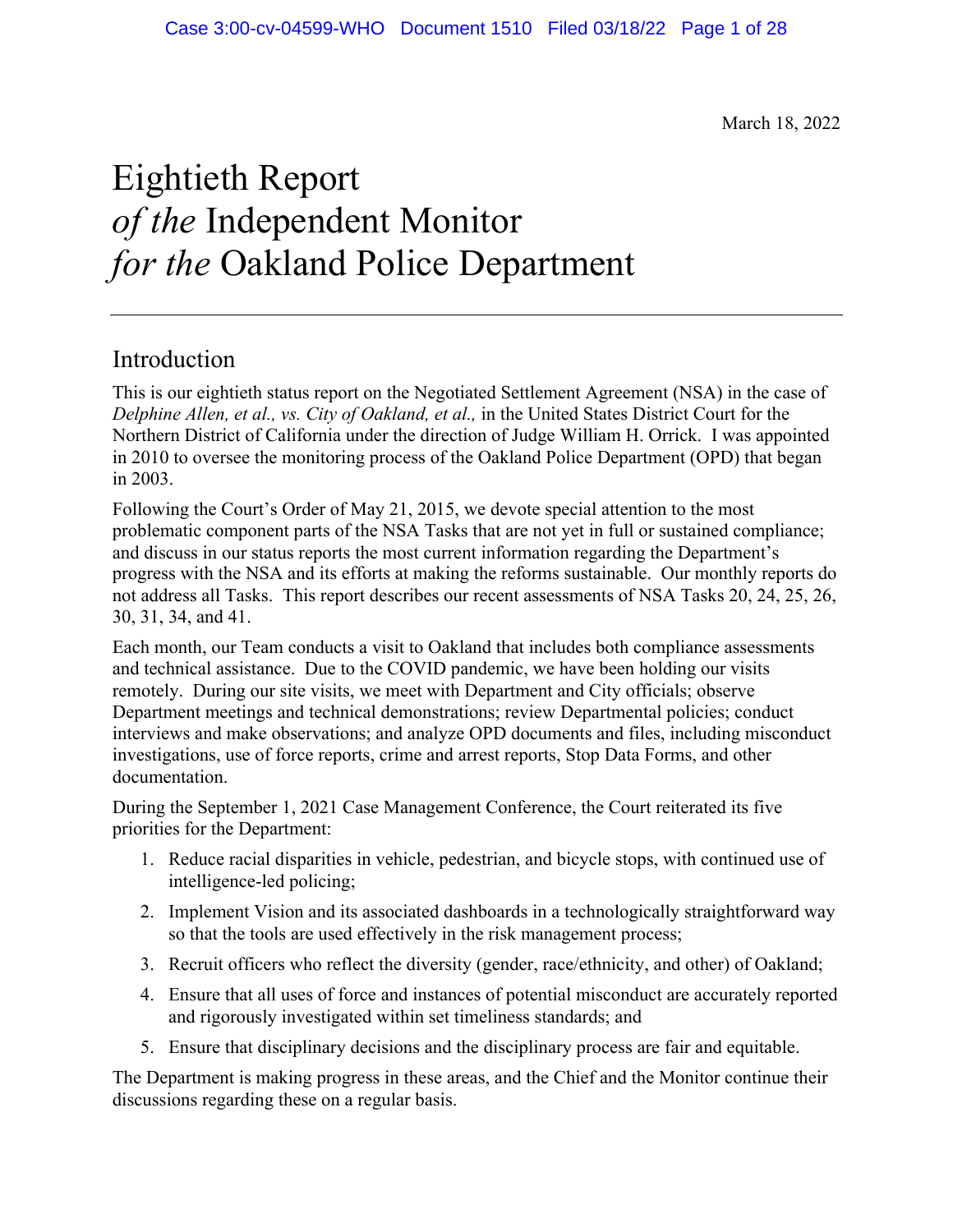DRAFT Eightieth Report of the Independent Monitor for the Oakland Police Department March 18, 2022 Page 2 of 28

## *Focused Task Assessments*

## Task 20: Span of Control

## **Requirements:**

*On or before August 14, 2003, OPD shall develop and implement a policy to ensure appropriate supervision of its Area Command Field Teams. The policy shall provide that:*

- 1. *Under normal conditions, OPD shall assign one primary sergeant to each Area Command Field Team, and, in general, (with certain exceptions) that supervisor's span of control shall not exceed eight (8) members.*
- 2. *During day-to-day operations, in the absence of the primary supervisor (e.g., due to sickness, vacation, compensatory time off, schools, and other leaves), the appropriate Area Commander shall determine, based on Department policy and operational needs, whether or not to backfill for the absence of the sergeant on leave.*
- 3. *If a special operation, (e.g., Beat Feet, Special Traffic Offenders Program (STOP), etc.) requires more than eight (8) members, the appropriate Area Commander shall determine the reasonable span of control for the supervisor.*
- 4. *If long-term backfill requires the loan or transfer of a supervisor from another unit, the Chief of Police and/or the Deputy Chief of Police shall make that decision.*

(Negotiated Settlement Agreement IV. C.)

## **Relevant Policy:**

Three Departmental policies incorporate the requirements of Task 20: Departmental General Order A-19, *Supervisory Span of Control,* issued on July 26, 2006; Departmental General Order D-13, *Assignment to Acting Higher Rank or Classification,* issued on June 17, 1999; and Departmental General Order D-13.1, *Assignment to Acting Sergeant of Police,* issued on May 14, 2014. (The publication of DGO D-13.1 cancelled Special Order 8435, which previously governed the selection process of acting sergeants.)

## **Commentary:**

To assess these requirements for this report, we reviewed spreadsheets prepared by the Department for October, November, and December 2021 that, by date, note which type of sergeant supervised each applicable squad – a primary sergeant, relief sergeant, acting sergeant, other sergeant (one working overtime), or none. (The Department refers to unsupervised squads as "open.") We calculated per squad the compliance percentages for this subtask during this time period. Each of the 49 applicable squads were in compliance – that is, all applicable squads during this time period were supervised by either a primary, relief, or other/overtime sergeant for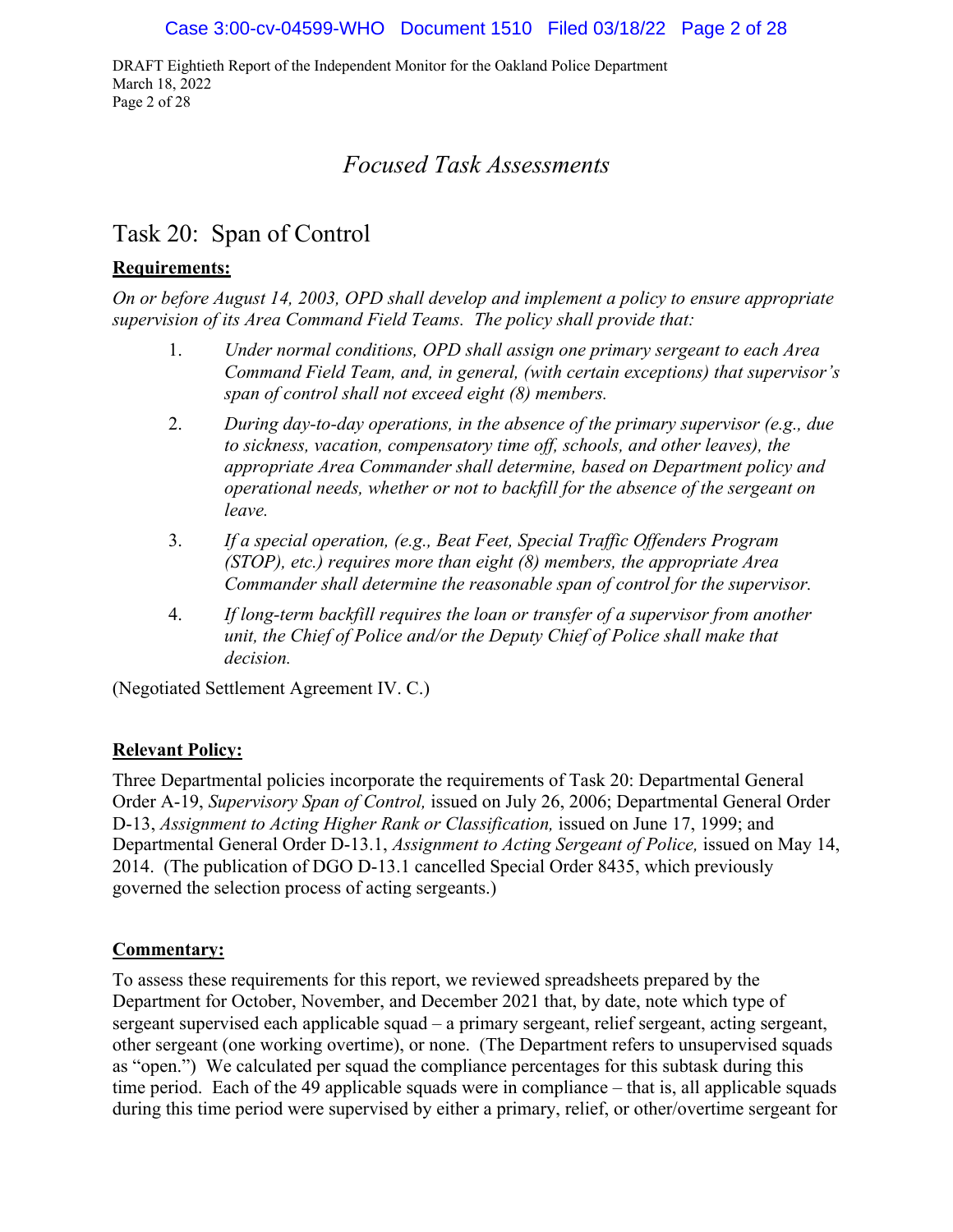#### Case 3:00-cv-04599-WHO Document 1510 Filed 03/18/22 Page 3 of 28

DRAFT Eightieth Report of the Independent Monitor for the Oakland Police Department March 18, 2022 Page 3 of 28

at least 85% of their working shifts. We also found that none of the applicable squads exceeded the required 1:8 supervisor to officer ratio at least 90% of their working shifts.

OPD continues to be in compliance with these requirements. The Department has institutionalized the practices of tracking how each squad is supervised each day; planning, when possible, for expected absences; and considering how to fill in for personnel who are absent unexpectedly.

| Task 20 compliance status |               |
|---------------------------|---------------|
|                           | In compliance |

## Overview of Our Assessments of Tasks 24 and 25

OPD had been in compliance with Tasks 24 and 25 since 2015, and we were not actively reviewing these Tasks. In November 2018, after we raised concerns regarding the identification, potential underreporting, and investigation of uses of force, the Court reactivated Tasks 24 and 25.

Between February 8-February 22, 2022, we reviewed three Level 2 uses of force for which a Force Review Board (FRB) was held and one Level 1 use of force for which an Executive Force Review Board (EFRB) was held. Consistent with our reviews of Level 3 and 4 use of force reports, we identified some concerns with the field reporting, which were appropriately addressed during the Boards. Level 2 uses of force are discussed in the Task 26 section of our report, and Level 1 uses of force are discussed in the Task 30 section of our reports. We discuss only Level 3 and 4 uses of force in this assessment.

For purposes of this report, we reviewed 90 Level 3 and Level 4 use of force (UOF) reports that were completed by OPD personnel between August 1-November 30, 2021. We reviewed all incidents that involved at least one Level 3 use of force (seven), and a sample of Level 4 uses of force (83). These 83 reports include one Level 3 use of force that was appropriately reduced to a Level 4 by a supervisor.

Since we resumed these reviews following the Court's reactivation of these Tasks, we have provided detailed feedback on the force investigations to OPD during each of our site visits. In cases where we have had questions or concerns, OPD personnel have continued to be responsive and have provided follow-up where necessary. In some cases, OPD has provided additional information or documentation that supports its actions, and we have concurred with the Department's assessments. In others, we have identified concerns that had not been identified or addressed by supervisors who conducted the UOF investigation, or the command personnel who reviewed the investigation. In these cases, OPD executive staff have directed additional review; directed training; entered a Supervisory Note File (SNF); or initiated an Internal Affairs Division (IAD) investigation.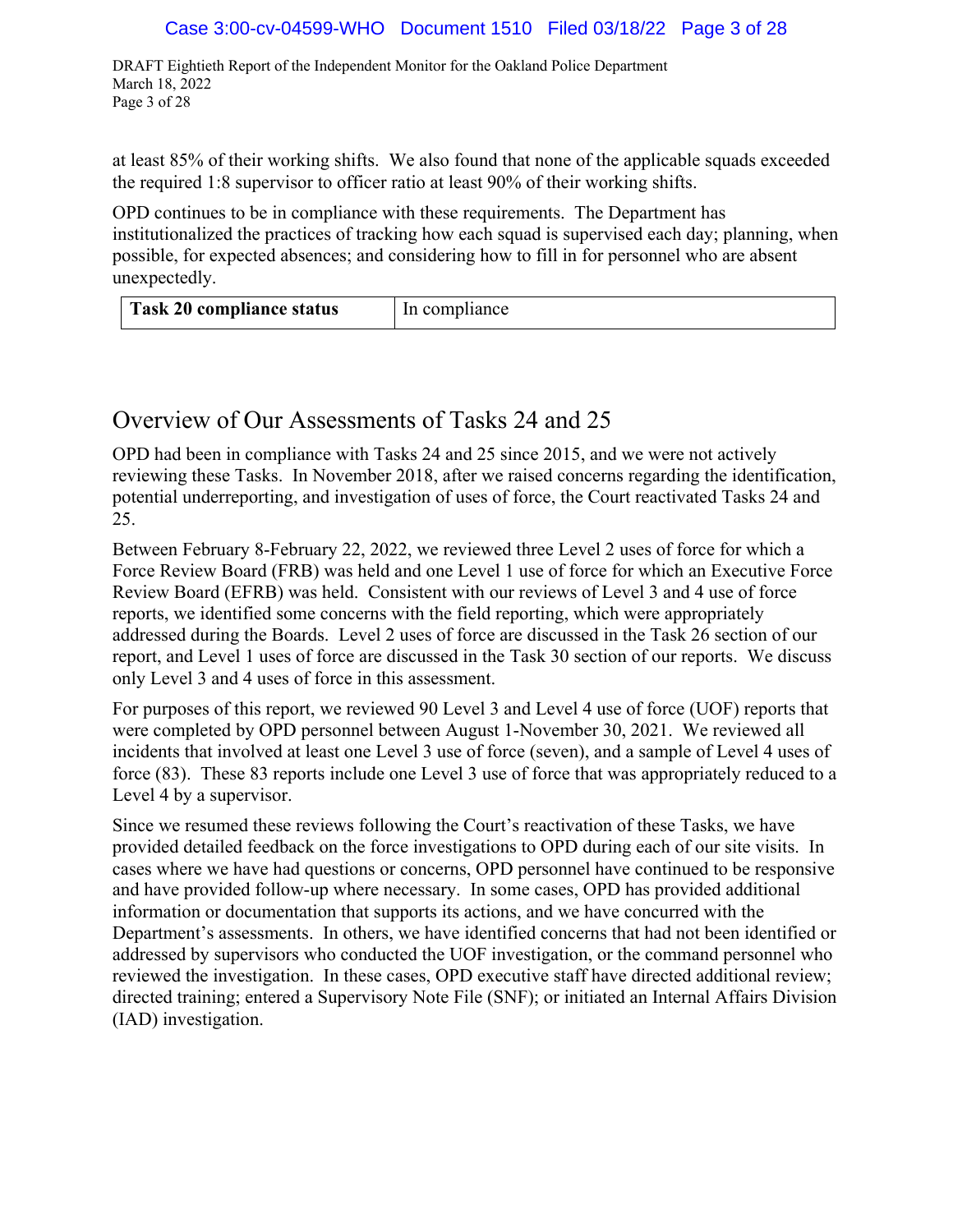DRAFT Eightieth Report of the Independent Monitor for the Oakland Police Department March 18, 2022 Page 4 of 28

In late 2018, OPD employees received training on the requirements for use of force reporting related to the pointing of weapons. In April 2019, OPD issued an Information Bulletin that provided clarification and direction regarding the documentation of use of force. The content of this bulletin included many of the concerns we had identified with the proper reporting of force. In June of 2019, the then-Chief issued a directive via email that specifically addressed boilerplate language in use of force reports; and in November 2019, she followed up with an additional email to address the use of generic or boilerplate language in the administrative section of Department reports. In December 2019, OPD completed the training developed to address deficiencies found in UOF documentation based on OIG's global use of force audit. On February 15, 2020, OPD published Special Order 9196, which expanded and clarified the use of force policy. On February 27. 2020, the Department published Special Order 9202, which temporarily modified the requirements for the reporting of Type 32 uses of force. In June and August 2020, emails from executive staff addressed delayed body-worn camera (BWC) activations, the 30-second BWC buffer, and "pat" language being used in reports. In January 2021, an information bulletin addressed ongoing BWC activation concerns; and in May 2021, OPD provided training on announcements of police during community contacts, BWC activations, accuracy in reporting, and identifying patterns prior to issuing SNFs for discovered MOR violations. While these efforts by executive staff resulted in some improvement, there was still an unacceptable number of deficiencies in the investigation and review of uses of force.

In September 2021, OPD began conducting line-up training that covered: inappropriate use of force commands, failure to identify oneself as a police officer, the 30-second body-worn camera buffer, late BWC activations, use of profanity and slang, professional demeanor, conclusions designed as facts, boilerplate language, ensuring equipment is functional at the beginning of each shift, avoiding multiple officers giving commands during contacts with subjects, documentation of Type 32 UOF, proper preparation of SNFs, requirements for lowering or raising the level of force), and administrative due date reminders.

The Department's Risk Management 3<sup>rd</sup> quarter newsletter, published in October 2021, covered: taking complaints; boilerplate language; late BWC activations and documentation; and the 30 second buffer standby mode for BWCs. During October and November of 2021, the Police Chief met with all sergeants, all lieutenants, and the 186th Academy class. During these meetings, according to the Chief, he stressed UOF reporting, leadership, accountability, and timeliness – among other topics. These most recent efforts repeat many of the directives previously provided to employees over the past two years. We are hopeful that this continued focus on identifying deficiencies and concerns will provide necessary reinforcement and result in sustained compliance.

This report covers Level 3 and 4 UOF reports completed by OPD between August 1-November 30, 2021. All 90 of the cases we reviewed for this time period occurred after the publication of Special Order 9196, which clarified the use of force policy; and after Special Order 9202, issued on February 27, 2020, which temporarily modified the requirements for reporting Type 32 uses of force.

In the 90 Level 3 and 4 uses of force we reviewed, there were 219 uses of force by 173 officers, against 114 different persons. In some cases, multiple officers used force on a single person; and in others, force was used on multiple persons, either by a single officer or by multiple officers.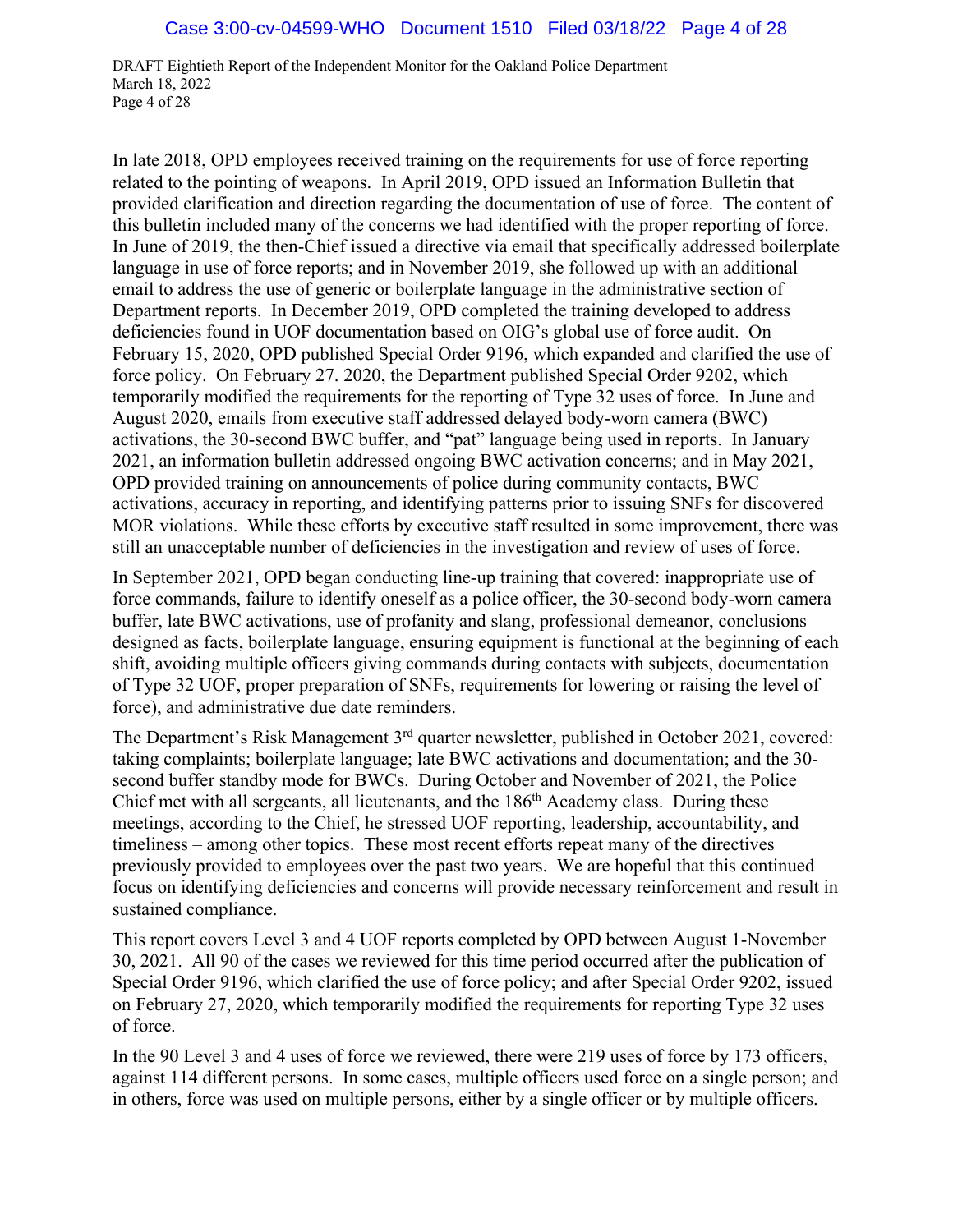DRAFT Eightieth Report of the Independent Monitor for the Oakland Police Department March 18, 2022 Page 5 of 28

The total breakdown for the force used on the 114 persons is as follows: African Americans, 74%; Latinos, 16%; whites, 6%; and Asians or other, 5%. The percentage of force incidents involving African Americans increased by 6%; force incidents involving whites increased 1%; force incidents involving Latinos decreased 5%; and force incidents involving Asians or persons categorized as "other" decreased 1%, from our last review, documented in our 78<sup>th</sup> status report.

In the seven Level 3 uses of force we reviewed, five involved the deployment of a Taser along with one or more Level 4 uses of force. One involved only the use of a Taser, and one was a Type 16 non-carotid takedown of a handcuffed subject. In all seven, we found the uses of force to be appropriate and in compliance with OPD policies. Of these seven, none were completed within the required timelines. The reports took between four and 12 weeks to complete, with the average being eight weeks. This is an improvement from the 10-week average we noted in Report 78, but remains below compliance requirements. We did note that additional information is being included in the UOF reports and in some, approved extensions were also noted.

In Report 78, we identified concerns with the classification and reduction of Level 3 uses of force to Level 4, finding it to be inconsistent with Department policy. It appeared that there was some confusion in those instances where OPD personnel were restraining or lifting and carrying people without additional uses of force. OPD agreed with our assessment and committed to conducting additional training on how to properly classify these types of uses of force. For this report, one Level 3 UOF was reduced to a Level 4 UOF. The classification and reduction in this incident were consistent with OPD policy.

In the 83 Level 4 UOF reports we reviewed, there were 189 uses of force by 152 officers against 107 persons. Fifty-eight of the 83 Level 4 UOF reports reviewed involved a Type 22, pointing of a weapon only. In these 58 reports, there were 130 uses of the Type 22, by 102 officers, against 83 persons. This equates to 69% of the total 189 Level 4 uses of force we reviewed during this time period. We again found in our reviews that there were numerous incidents involving multiple subjects with numerous OPD personnel being involved in the pointing of weapons. In these 130 uses of force, the breakdown is as follows: African Americans, 69%, a increase of 1% from our 78th report; Latinos, 14%, a decrease of 4% from our 78th report; whites, 7%, the same percentage as our  $78<sup>th</sup>$  report and Asians or other, 10%, an increase of 3% from our 78th report. Of the 25 Level 4 UOF reports that involved use of force other than a Type 22 only, eight (10%) involved a Type 29 takedown only. Seven (8%) involved a weaponless defense technique only, and 10 (12%) involved a combination of multiple Level 4 uses of force.

Of the total 114 persons on which a Level 3 or 4 UOF was used, 78 (68%) were arrested or criminally charged for felony or misdemeanor violations. This is a decrease in arrests from the 70% in our 78th report. The remaining 36 involved mental health holds, inability to establish criminal conduct, subjects who escaped, victims who did not want to prosecute, or subjects determined not to be a suspect after the investigation was conducted. In four of the incidents reviewed, a person claimed an injury; none of these injuries required admittance to a hospital. In nine other instances, persons were transported to a medical facility for the removal of a Taser probe only, for injuries that occurred prior to the use of force, or solely to obtain a medical clearance.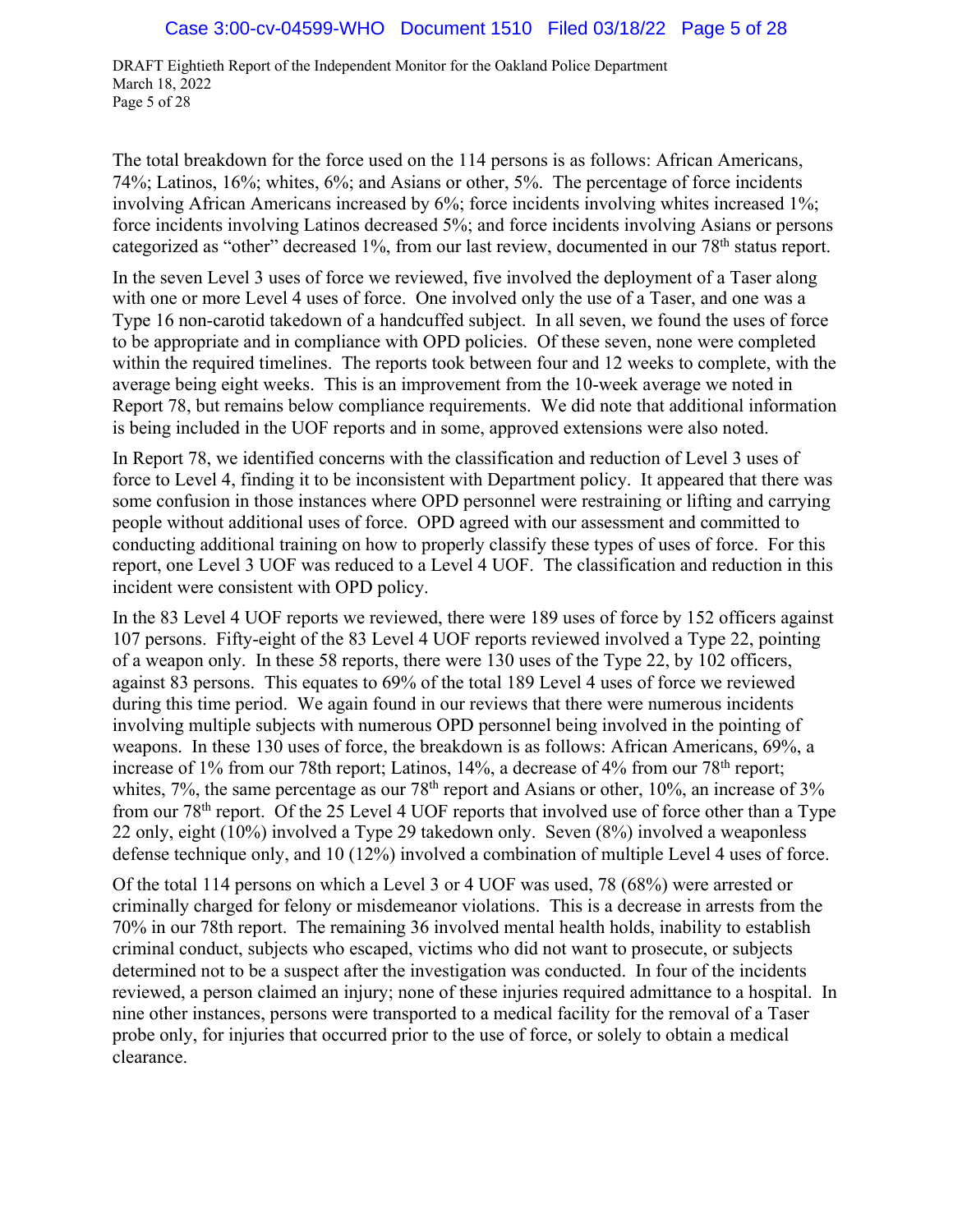DRAFT Eightieth Report of the Independent Monitor for the Oakland Police Department March 18, 2022 Page 6 of 28

In our early assessments of Task 25.3 after reactivation of Tasks 24 and 25, we found numerous instances where officers did not attempt verbal communications prior to using force. Significant improvement in this area has occurred over time; and again, for this report, we did not identify any uses of force where officers failed to attempt verbal communications and de-escalation where appropriate, prior to utilizing force. While we again identified numerous instances where officers did not identify themselves as police officers when contacting members of the public and there was time to do so, we noted improvement in the number of officers who did make such announcements. We will continue to discuss any future concerns we identify with OPD and continue to monitor these types of instances; as is our practice during our monthly site visits, we continue to provide input to the Department on our observations.

Special Order 9196, the revision to the UOF reporting requirements, that went into effect on February 15, 2020, clarified what constitutes a "reportable use of force" and provided clearer direction on the reporting of use of force. Special Order 9196 also added a new force type: Type 32. A Type 32 use of force includes: overcoming resistance of a person during an arrest or detention; or defending oneself or another from combative action by another person. Type 32 is intended to address any use of force not already covered in Types 1-31. While we expected an increase in Level 4 use of force reporting after Special Order 9196 was issued, the immediate and significant spike in the numbers was much greater than anticipated and appeared to be primarily related to the new Type 32. We agreed with OPD's assessment that further review of the force policy was needed due to this unanticipated increase; and Special Order 9202 was issued, that at least temporarily removed the Type 32 from the category of a Level 4 reportable use of force. Alternative means for counting these uses of force were implemented by OPD until more permanent solutions could be identified.

For our 69<sup>th</sup> status report, we reviewed a sample of Type 32 uses of force. We found in these early reviews that there was some initial confusion regarding this reporting. In some cases, we identified instances where a Type 32 was documented and it did not appear that a use of force had occurred; and in others, we found that Type 32 was not the appropriate force type to have been used. We also identified concerns with officers not authoring their own supplemental reports, failures to properly document these uses of force in required reports, and the identification of MOR violations or training issues that did not appear to have been addressed. In June 2020, OPD began providing additional training on how to properly document Type 32 uses of force; and we began to see improvement.

As part of our reviews for this report, we reviewed the monthly Type 32 UOF audits conducted by Area Command personnel during this time period. They found again that, in general, officers are properly reporting these uses of force. They did not identify any instances in their reviews where they believed that a Type 32 UOF should have been classified as a different, or higher, level of force. They also found that the majority of these uses of force were the result of resistance during handcuffing, resisting while a subject was being escorted, or restraining persons with mental health issues. We did note a couple of incidents in their review where Area Command personnel indicated a Type 32 was used as a "pain compliance" technique. We have asked OPD to conduct some additional follow-up on these cases to determine if Type 32 was the appropriate category for these uses of force.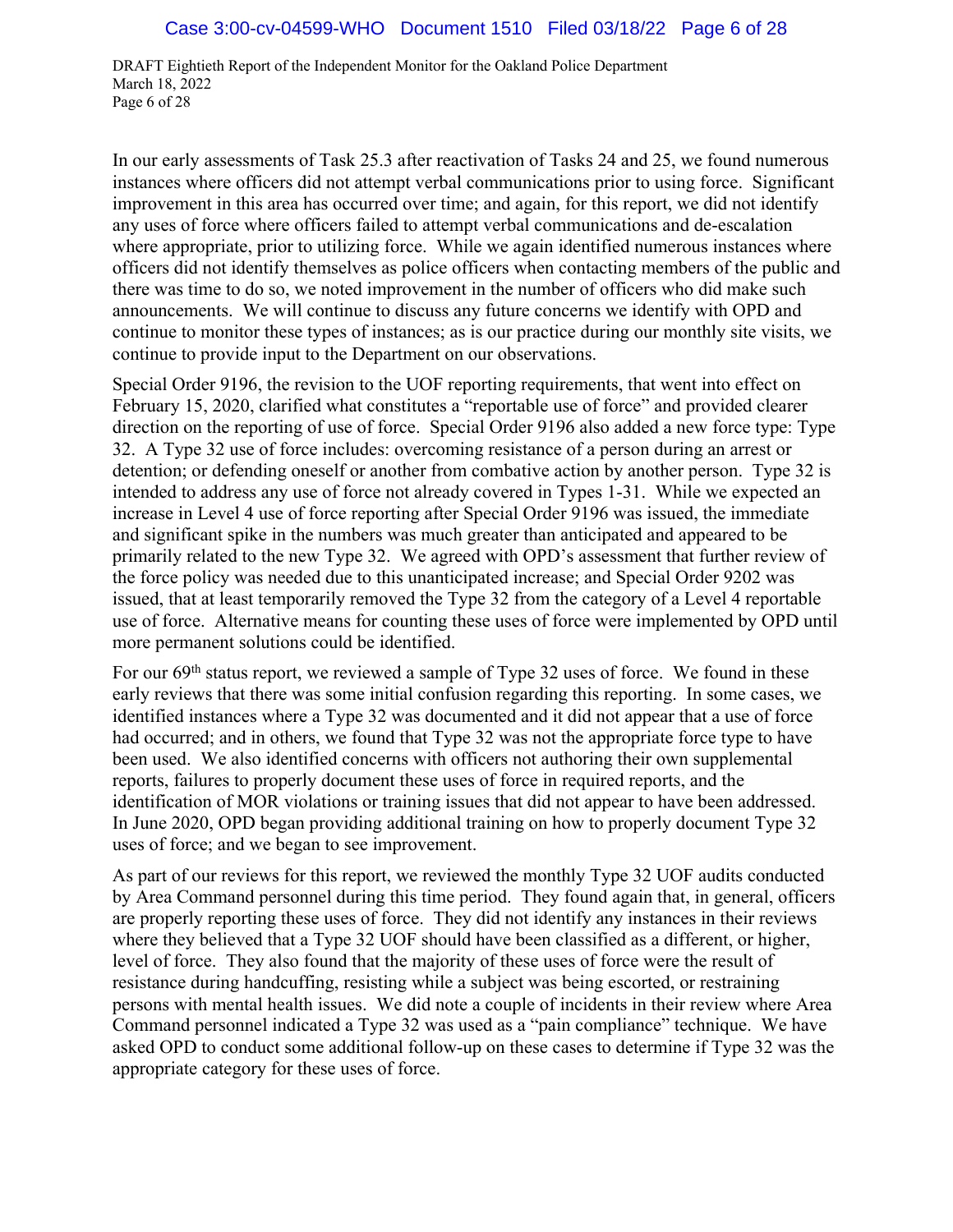DRAFT Eightieth Report of the Independent Monitor for the Oakland Police Department March 18, 2022 Page 7 of 28

All of the uses of force we reviewed for this report occurred after Special Order 9196 was issued, and after Special Order 9202 was issued to address the challenges created with the required reporting of Type 32 UOF. During our review of the 90 Level 3 and 4 UOF incidents for this report, we again noted numerous instances where it took multiple officers to control and secure combative persons. In the majority of the cases, we found that officers continued to identify and document Type 32 uses of force as required – though there were again two instances identified in our reviews where we found that a Type 32 UOF had not been properly reported. OPD took appropriate action when we brought these to the Department's attention.

The issuance of Special Order 9202 resulted in the identification of several challenges in collecting data regarding Type 32 UOF, as OPD's technology did not allow personnel to accurately collect the information as OPD had expected it would. There has also been a need to identify a long-term solution that will address not only how Type 32 uses of force will be documented, but how they will be reviewed. We had several discussions with OPD; and the Department developed a protocol that will ensure the appropriate identification, review, and reporting of these uses of force. We noted in our 76<sup>th</sup> and 78<sup>th</sup> reports that this protocol was pending final review and publication. For this report, we note, again, that this protocol still has not been approved and published. It has been more than two years since Special Order 9202 was issued to temporarily address Type 32 UOF. Proper use and documentation of Level 4 Type 32 UOF is a component of overall compliance. We again urge OPD to finalize and implement this protocol as soon as possible.

For our 76th report, we reviewed 69 UOF reports for the three-month period between November 1, 2020, and January 31, 2021. In 15 (22%) of the reports reviewed, we identified concerns with BWC activation. We did not include documented malfunctions of BWCs or those that have been deactivated during a struggle or other contact with persons in these numbers. Of the 15 instances we identified, eight (53%) were not identified by the supervisor. Of the eight instances not identified by the reporting supervisor, two (25%) were identified by a reviewing supervisor.

For our 78<sup>th</sup> report, we reviewed 91 UOF reports for the four-month period between April 1-July 31, 2021. In 24 (26%) of the reports reviewed, we identified concerns with BWC late activations or failure to have the 30-second buffer activated as required. Of the 24 cases where we identified BWC concerns, OPD agree with our assessment in 19 (79%) of them. In the remaining five, OPD maintained that either the BWC activation was not specifically required by policy based on the circumstances of the incident, or that the contact had been a chance encounter and officers had not had time to activate the BWC before contacting a subject. Of the 19 where OPD agreed with our assessment, only seven were identified and addressed by supervisors. In two others, OPD noted that though there had been a late activation by an officer, a supervisor would not have been required to review the BWC as the officer had not been one of the officers that used force. OPD review requirements for BWC in the event of a UOF only requires that the footage of officers involved in a UOF be reviewed.

For this report, we reviewed 90 UOF reports for the four-month period between August 1- November 30, 2021. In 23 (26%), we again noted concerns with BWC activations, late activations, or failure to have the 30-second buffer activated as required. Of the 23, OPD agreed with our assessment in 20. In three, OPD again maintained that either the activation was not specifically required by policy; or the officer had not had time to activate the BWC before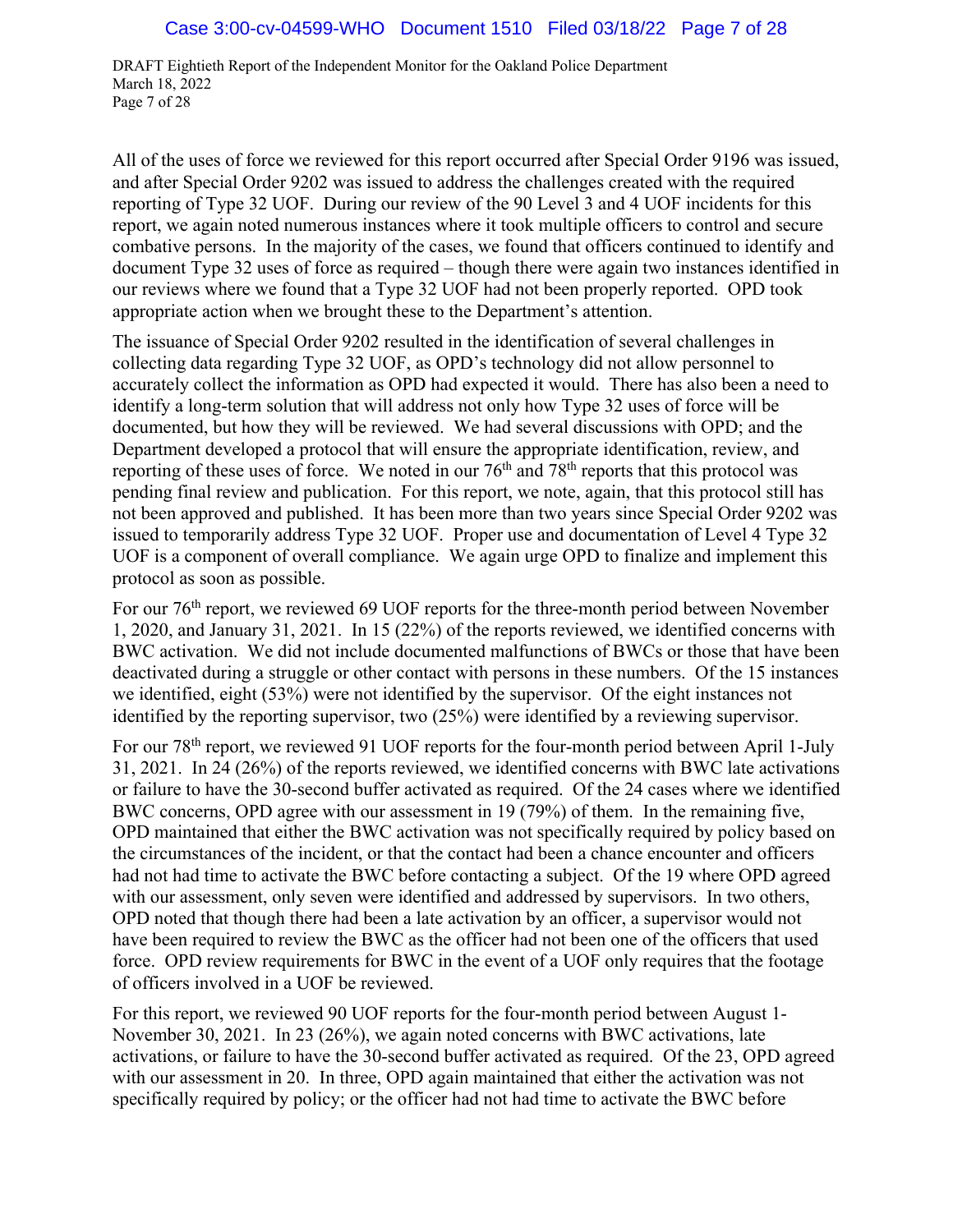DRAFT Eightieth Report of the Independent Monitor for the Oakland Police Department March 18, 2022 Page 8 of 28

activating the BWC. In the 17 where OPD agreed with our assessment, 11 (65%) had been identified and addressed by a supervisor. This is a noticeable improvement from our past reports. In two others, while the supervisor did not identify the late activation, the activations occurred under circumstances where a review of the BWC was not required.

In those cases where the Department determined that a violation of the BWC requirements had not occurred, we do not concur in all cases that their explanation is sufficient. What continues to be clear and more important, however, is that OPD's BWC policy requires additional explanation and clarification regarding required activation. OPD has distributed some of the new BWCs the Department has obtained and is in the process of revising the BWC policy. We will closely monitor the implementation of the new BWCs, and the policy revisions designed to clarify required activations.

As we have noted in numerous previous reports, the failure to properly activate a body-worn camera is a violation of policy; and more importantly, could result in the loss of critical information regarding the community contact. OPD has continued to conduct follow-up on each of the BWC activation concerns we have raised and has issued numerous SNFs – and in some cases, discipline – to both those who fail to properly activate their BWCs and to those supervisors who fail to identify and address the failures. For this report, we have noted that there were more instances of supervisors identifying and addressing the BWC activation concerns. We are hopeful that this improvement will continue moving forward.

While we have continued to remain supportive of the use of SNFs for BWC violations, we have also continued to emphasize that supervisors must ensure that the officer does not have a pattern of similar conduct prior to using an SNF. To assist in determining whether SNFs were being properly utilized to address BWC concerns, we requested OPD review SNFs issued over the two years for this violation. As a result of a review of this information, OPD identified 11 officers who had four or five "no" or "late" activations over the last two years and 10 months. For these 11 officers, OPD did further review of the activations to determine if SNFs were the appropriate outcomes and pulled 10 additional BWC videos for each officer to check for activation compliance. OPD determined that the issued SNFs were appropriate for all 11officers, but during their review of the additional BWCs, identified additional late activations which resulted in patterns being identified for two of the officers. In both cases, the information was forwarded to IAD. An additional officer was placed on monitoring as a result of late activations and a supervisor received an SNF for not properly categorizing his BWC videos.

During the review of the BWC activations, OPD also identified that in some cases, supervisors and commanders were inconsistently categorizing SNFs; some SNFs lacked detail; in some the violation or policy issue was difficult to identify; and SNFs often lacked language documenting the supervisor's review of the employee history for patterns of similar conduct. The Department committed to conducting additional training to address these concerns. The Department will provide an update on its final conclusions and actions regarding the BWC reviews during our March 2022 remote site visit.

In our monthly site visit meetings with OPD, we have discussed and supported OPD's proposed transition to a new BWC system that would allow additional ways to ensure proper activations. During our February 2022 virtual site visit, OPD advised us that the new BWCs have arrived and been issued to the majority of patrol personnel. There is a two-hour familiarization training for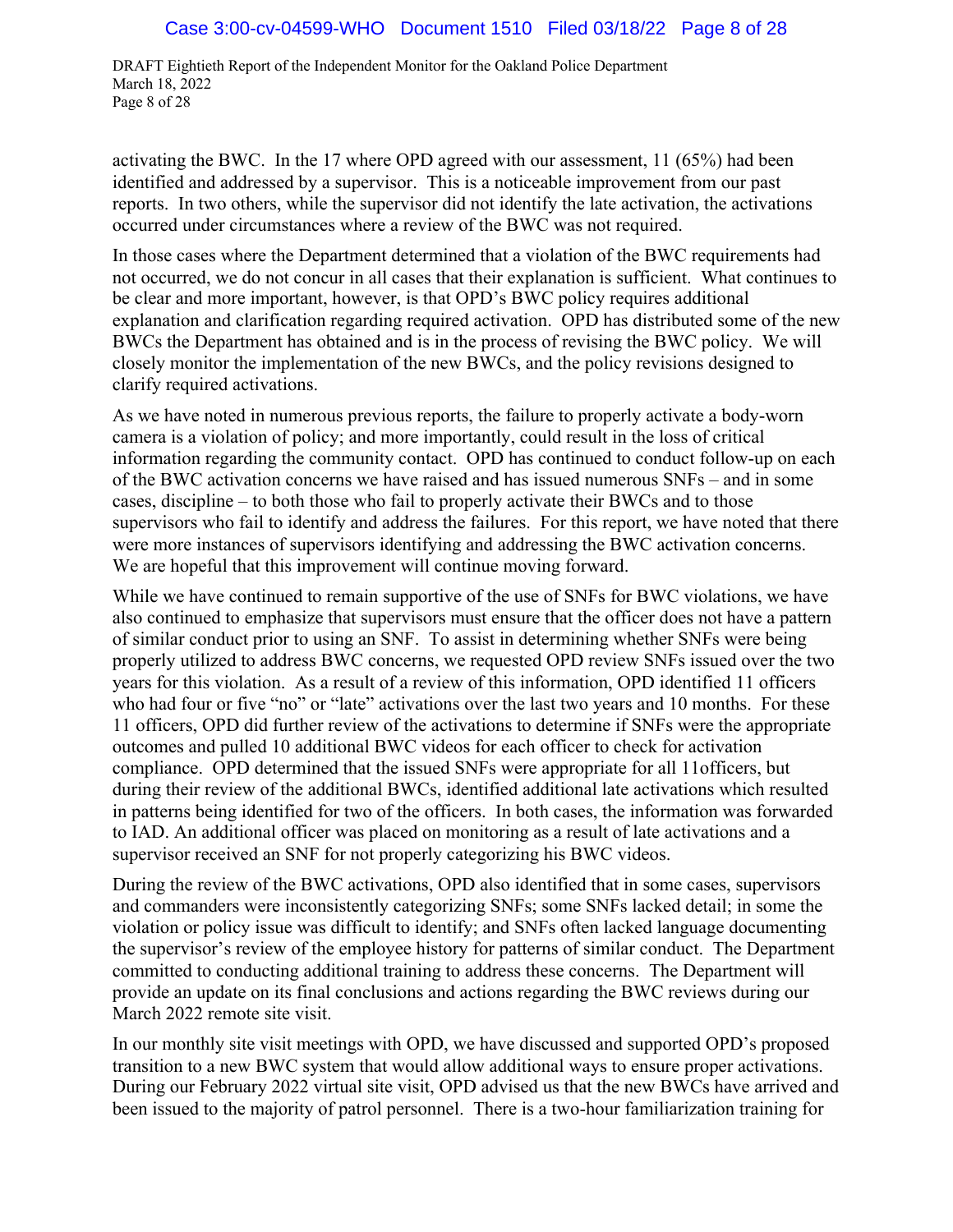DRAFT Eightieth Report of the Independent Monitor for the Oakland Police Department March 18, 2022 Page 9 of 28

each officer and the officers have begun using the new BWCs. The technology associated with some "automatic" activations will take longer to implement and a revised BWC policy is still in progress. We will continue to monitor the implementation. The technology improvements and a revised policy will likely address many of the ongoing concerns we have identified, but it will still remain the responsibility of supervisors to identify and address failures to properly activate BWCs when they occur.

The use of force analysis we conducted in 2018 established the underreporting of Level 4 uses of force where an officer pointed a weapon at a person. Following our analysis, OPD partially addressed this concern with refresher training in September 2018 for all officers, and the Department has further addressed this issue in its use of force policy revisions. In our review of Level 3 and 4 uses of force for this report, we did not identify any instances where an officer failed to report the pointing of a weapon at a person.

In OPD's 308th Biweekly Compliance Update, dated February 24, 2022, the Department provided a comparison of year-to-date Level 3 and 4 uses of force for 2022 compared to the same time period in 2021. Overall UOF increased from 192 in 2021, to 201 in 2022. Level 3 uses of force increased from seven in 2021, to nine for the same time period in 2022. Level 4 uses of force increased from 183 in 2021, to 201 for the same time period in 2021. The new policies and the adjustment of Type 32 reporting that occurred in 2020 was responsible for large differences in UOF numbers between 2020 and 202. As we expected, this appears to have normalized, and the UOF so far in 2022 is fairly consistent with 2021.

OPD has taken numerous steps to address the proper reporting of use of force and the concerns that have been identified during our reviews. In our reviews of UOF reports for March 1- October 31, 2020, we saw evidence that OPD's efforts appeared to be having a positive effect on reporting. During our September 2021 virtual site visit, the City Administrator requested that our Team attempt to make our reviews of UOF more current. In response to this request, we agreed to review two months of reports at each site visit, which would allow us to be as current as possible by December 2021.

We reviewed December 2020 and January 2021 UOF reports in our 76<sup>th</sup> report. We had expected that the Department would continue to improve its reporting and there would be ongoing improvement with compliance requirements. Unfortunately, it appeared from this review that OPD's progress had stalled. The number of concerns with the investigation and review of UOF reports showed no appreciable improvement from our November reviews. We also agreed to skip February and March 2021 reviews and start reviews again in April of 2021. We were hopeful that this additional time would allow for all of the Department's directives to take root with its personnel.

In our reviews for the April 1-July 31, 2021 uses of force, our assessment was, again, that the Department had not made appreciable progress in proper activation of BWCs, supervisory review and reporting, and timeliness of UOF reporting.

In our 76th and 78th reports, despite continued emphasis on the proper completion of use of force requirements, we noted that the improvement in use of force reporting had stalled during the period between December 2020, and July 2021. In our reviews for the August 1-November 30, 2021 uses of force, we note that there has been improvement in proper activation of BWCs,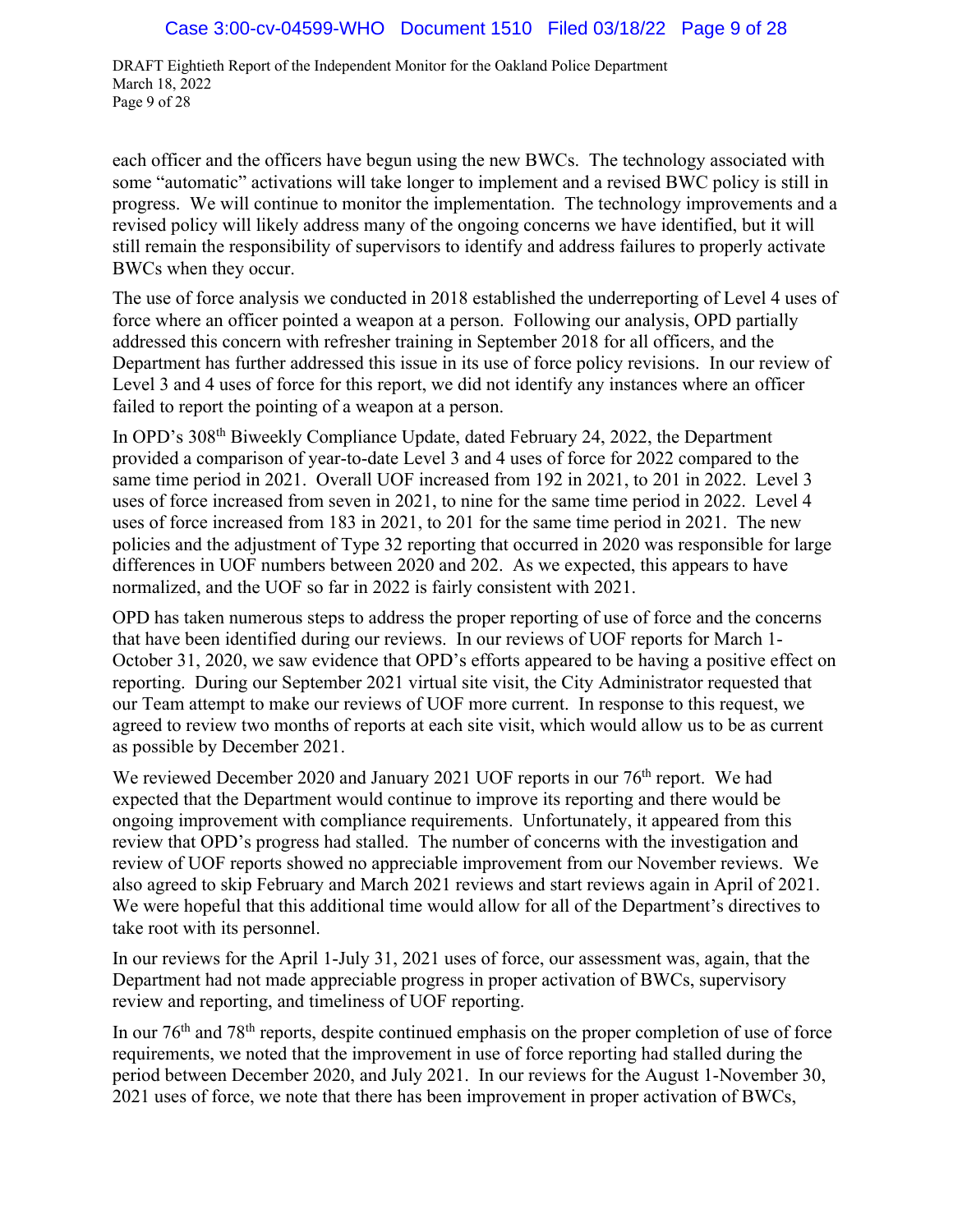DRAFT Eightieth Report of the Independent Monitor for the Oakland Police Department March 18, 2022 Page 10 of 28

supervisory review and reporting, and timeliness of UOF reporting. This improvement was most significant in UOF reports completed in October and November 2021. We are hopeful that this trend will continue. We will continue to monitor the impact of revised policies, training delivered, and any directives from OPD executive staff that addresses any ongoing UOF reporting concerns.

## Task 24: Use of Force Reporting Policy

## **Requirements:**

*The policy shall require that:* 

- 1. *Members/employees notify their supervisor as soon as practicable following any investigated use of force or allegation of excessive use of force.*
- 2. *In every investigated use of force incident, every member/employee using force, and every member/employee on the scene of the incident at the time the force was used, shall report all uses of force on the appropriate form, unless otherwise directed by the investigating supervisor.*
- 3. *OPD personnel document, on the appropriate form, any use of force and/or the drawing and intentional pointing of a firearm at another person.*
- 4. *A supervisor respond to the scene upon notification of an investigated use of force or an allegation of excessive use of force, unless community unrest or other conditions makes this impracticable.*
- 5. *OPD notify:*
	- a. *The Alameda County District Attorney's Office immediately or as soon as circumstances permit, following a use of lethal force resulting in death or injury likely to result in death.*
	- b. *The City Attorney's Office as soon as circumstances permit following the use of lethal force resulting in death or serious injury. At the discretion of the City Attorney's Office, a Deputy City Attorney shall respond to the scene. The Deputy City Attorney shall serve only in an advisory capacity and shall communicate only with the incident commander or his/her designee.*
	- c. *Departmental investigators regarding officer-involved shootings, in accordance with the provisions of Section V, paragraph H, of this Agreement.*
- 6. *OPD enter data regarding use of force into OPD's Personnel Assessment System (PAS).*

(Negotiated Settlement Agreement V. A.)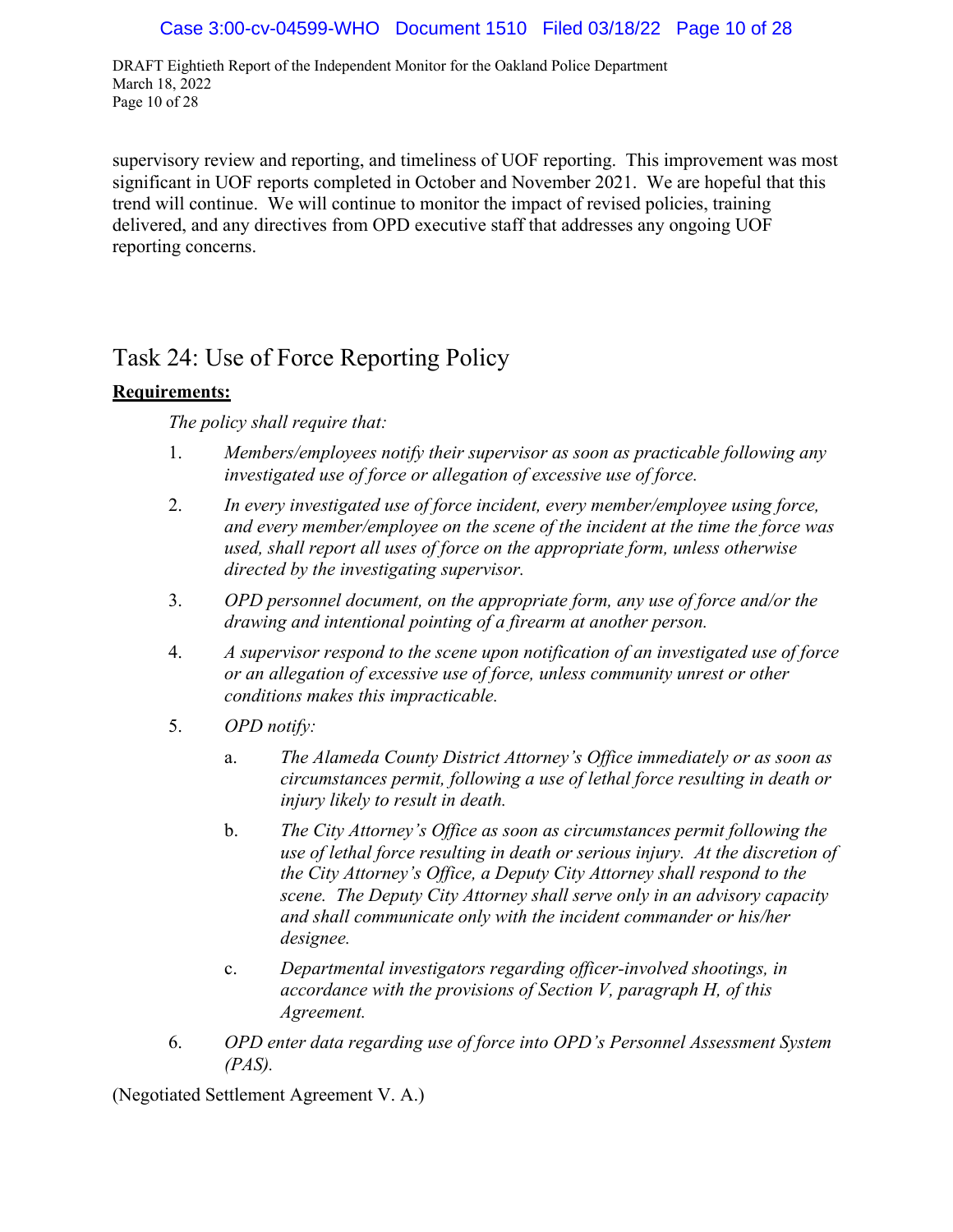DRAFT Eightieth Report of the Independent Monitor for the Oakland Police Department March 18, 2022 Page 11 of 28

#### **Relevant Policy:**

OPD most recently revised Departmental General Order K-4, *Reporting and Investigating the Use of Force,* on October 16, 2014.

## **Commentary:**

To assess compliance with Task 24, we reviewed 90 Level 3 and 4 use of force (UOF) reports that were completed by OPD from August 1-November 30, 2021. We also reviewed three Level 2 UOF investigations for which an FRB was held and one Level 1 UOF for which an EFRB was held during February 2022. These Level 1 and 2 uses of force are reported in our regular assessments of Tasks 26 and 30.

**Task 24.1** requires that members/employees notify their supervisor as soon as practicable following any reportable use of force or allegation of excessive use of force. In our reviews, we identified only two instances where a notification was not properly made or was not properly documented. In both, the UOF was a Type 32 where the officers did not realize that the UOF had occurred until they later reviewed their BWC footage. In both cases, these uses of force were then reported to a supervisor.

**Task 24.2** requires that in every reportable use of force incident, every member/employee on the scene of the incident at the time the force was used, reports all uses of force on the appropriate form, unless otherwise directed by the investigating supervisor. **Task 24.3** requires that OPD personnel document, on the appropriate form, every use of force and/or the drawing and intentional pointing of a firearm at another person.

In the 90 Level 3 and 4 UOF incidents we reviewed; officers used force 219 times. In 64 of the reports, weapons were pointed at one or more subjects. In 58 of these 90 reports, Level 4 Type 22 was the only UOF used. We determined that officers' pointing of their firearms was appropriate in all instances we assessed. There were no instances identified where officers did not report Type 22 uses of force. We did identify two instances where a use of force was not properly reported; these were addressed by OPD. Both involved the reporting of Type 32 UOF. We will continue to closely monitor force reports to ensure that OPD personnel properly report uses of force in the future.

**Task 24.4** requires that a supervisor respond to the scene upon notification of a Level 1, 2, or 3 use of force or an allegation of excessive use of force, unless community unrest or other conditions makes such a response impracticable. In all seven Level 3 uses of force we reviewed for this subtask; supervisors responded to the scene as required. Though not required, in all but 10 of the 83 Level 4 UOF reports we reviewed, a supervisor was either on scene at the time of the use of force or responded to the scene upon being notified of the use of force.

**Task 24.5** specifically addresses requirements for the response and handling of Level 1 uses of force. We assess Level 1 uses of force in our regular reviews of Task 30 (Executive Force Review Boards).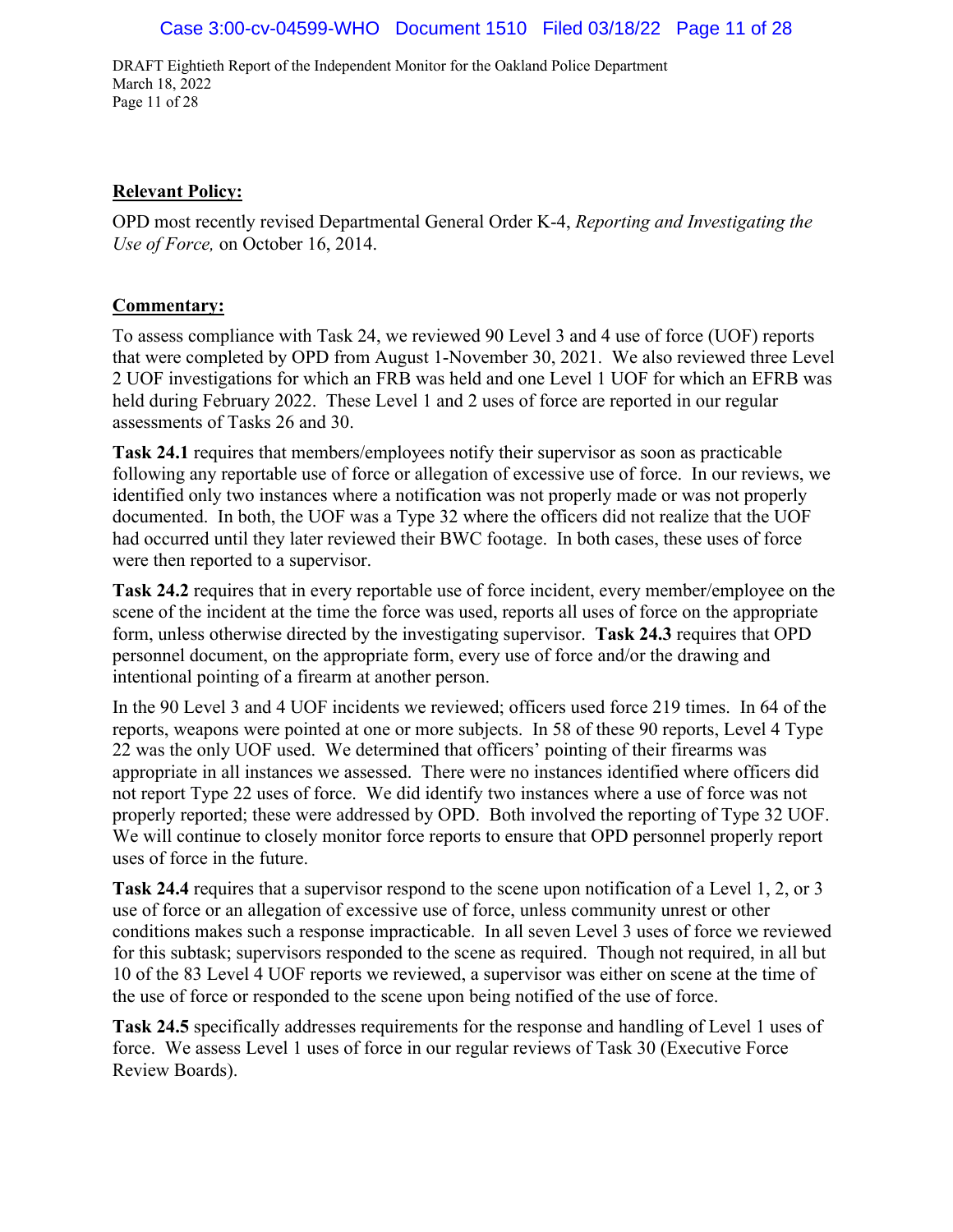DRAFT Eightieth Report of the Independent Monitor for the Oakland Police Department March 18, 2022 Page 12 of 28

**Task 24.6** requires that OPD enter all use of force data into Performance Reporting Information Metrics Environment (PRIME), which is now called Vision. In all 90 of the Level 3 and 4 UOF cases we reviewed; the data was entered as required.

The Court's reactivation of Task 24 at a November 2018 Case Management Conference resulted from our serious concerns with the Department's handling and investigation of uses of force. OPD drafted Special Order 9196 to address and clarify requirements for the proper reporting of use of force. This revision to UOF reporting requirements went into effect in February 2020. OIG's global use of force audit, conducted in 2019, also identified numerous concerns with the reporting of use of force and enumerated recommendations. As noted throughout this report, OPD has taken a number of actions to address the identified concerns with the reporting of force. This is the fourth report where our assessment includes only uses of force that occurred after the implementation of Special Order 9196, the revisions to OPD's use of force policy, and Special Order 9202, and includes the review of 90 Level 3 and 4 uses of force. While we will continue to closely monitor uses of force to ensure that the desired reporting outcomes continue, we find OPD in compliance with this Task.

| Task 24 compliance status | In compliance |
|---------------------------|---------------|
|---------------------------|---------------|

## Task 25: Use of Force Investigations and Report Responsibility

## **Requirements:**

*An on-scene supervisor is responsible for completing an investigated use of force report in accordance with the provisions of Departmental General Order K-4, "Reporting and Investigating the Use of Force."* 

- 1. *OPD shall develop and implement a policy for conducting and documenting use of force investigations that include, at a minimum:*
	- *a. Documentation of the incident in either an Offense or Supplemental Report from the member(s)/employee(s) using force; and/or, when necessary, a statement taken from the member(s)/employee(s) using force;*
	- *b. Separating and separately interviewing all officers who were at the scene at the time of the incident;*
	- *c. A Supplemental Report from other members/employees on the scene or a statement taken, if deemed necessary by the investigating supervisor;*
	- *d. Identification and interviews of non-Departmental witnesses;*
	- *e. Consideration of discrepancies in information obtained from members, employees and witnesses, and statements in the reports filed;*
	- *f. Whether arrest reports or use of force reports contain "boilerplate" or "pat language" (e.g., "fighting stance", "minimal force necessary to control the situation");*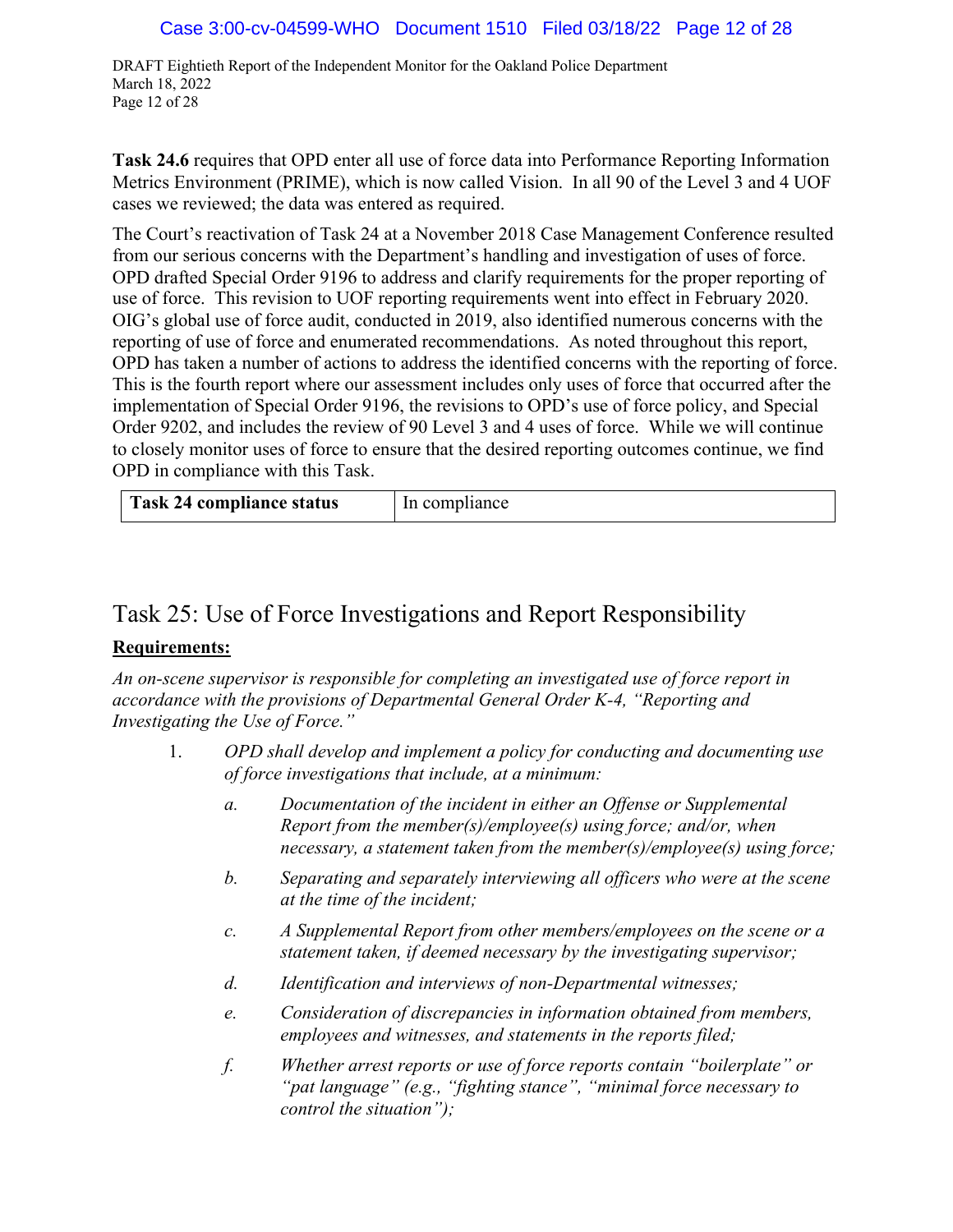DRAFT Eightieth Report of the Independent Monitor for the Oakland Police Department March 18, 2022 Page 13 of 28

- *g. Documentation of physical evidence and/or photographs and a summary and analysis of all relevant evidence gathered during the investigation; and*
- *h. Consideration of training/tactical issues involving the availability and practicality of other force options.*
- *i. Supervisor's justification as to why any element of the policy was not documented; and*
- 2. *All supervisors shall be trained in conducting use of force investigations and such training shall be part of a supervisory training course.*
- 3. *Use of force investigations shall include a recommendation whether the use of force was objectively reasonable and within Department policy and training. The recommendation shall be based on the totality of the circumstances and shall consider, but is not limited to, the following factors:*
	- *a. Whether the force used was pursuant to a legitimate law-enforcement objective;*
	- *b. Whether the type and amount of force used was proportional to the resistance encountered and reasonably related to the objective the members/employees were attempting to achieve;*
	- *c. Whether the member/employee used reasonable verbal means to attempt to resolve the situation without force, if time and circumstances permitted such attempts;*
	- *d. Whether the force used was de-escalated or stopped reasonably when resistance decreased or stopped;*
- *4. use of force reports shall be reviewed by the appropriate chain-of-review as defined by policy.*

*The type of force used, the identity of the involved members, and the report preparer shall be the determining criteria for utilizing the appropriate chain-ofreview. Reviewers may include, when appropriate, the chain-of-command of the involved personnel, the appropriate Area Commander on duty at the time the incident occurred, other designated Bureau of Field Operations commanders, and as necessary, the chain-of-command of the involved personnel up to the Division Commander or Deputy Chief/Director, and the Internal Affairs Division.* 

*Reviewers for Level 1-3 use of force investigations shall:*

- *a. Make a recommendation as to whether the use of force was in or out of policy,*
- *b. Order additional investigation and investigative resources when necessary, and*
- *c. Comment on any training issue(s) when appropriate.*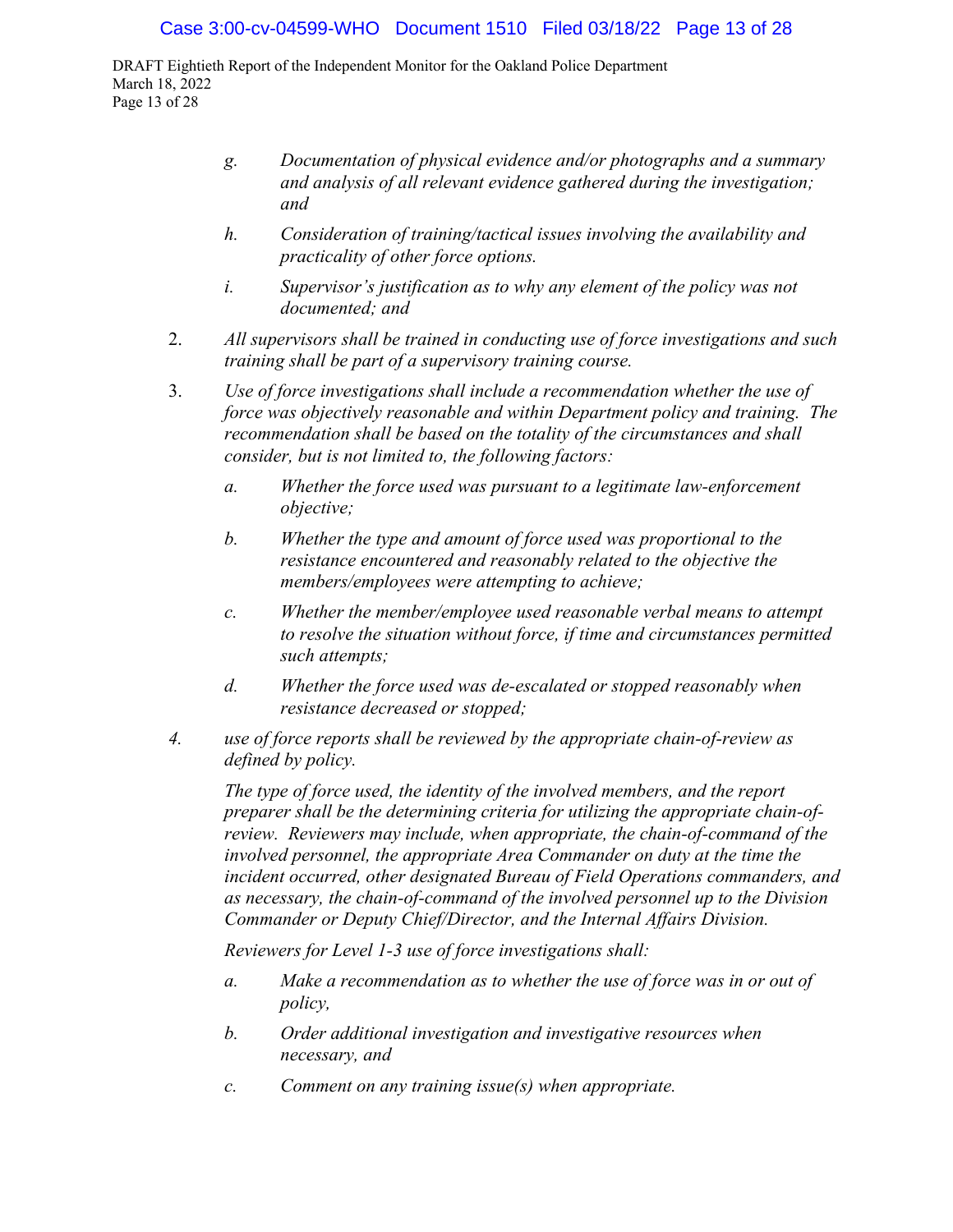DRAFT Eightieth Report of the Independent Monitor for the Oakland Police Department March 18, 2022 Page 14 of 28

- *5. Any recommendation that the use of force did not comply with Department policy shall result in the incident being referred to the Internal Affairs Division to conduct additional investigation/analysis, if necessary.*
- *6. Members/employees involved in a use of force incident resulting in serious injury or death and/or an officer-involved shooting, shall be separated from each other as soon as practicable at the incident scene, and kept apart until they have completed their reports and been interviewed.*

(Negotiated Settlement Agreement V. B.)

## **Relevant Policy:**

OPD most recently revised Departmental General Order K-4, *Reporting and Investigating the Use of Force,* on October 16, 2014.

## **Commentary:**

As noted above in Task 24, we reviewed 90 Level 3 and 4 use of force (UOF) reports that were completed between August 1-November 30, 2021. We also reviewed three Level 2 UOF reports and one Level 1 UOF report for which Force Review Boards were held in February 2022.

**Task 25.1** requires that supervisors complete a use of force report and that certain criteria are met in the report. We have found that OPD meets many of the required subtasks. However, Task 25.1f addresses the use of "boilerplate" or "pat" language in reports. While OPD has made strides in eliminating most of such language, in our prior reviews, we continued to find deficiencies, specifically, numerous instances where officers justified their uses of force "based on my training and experience," without any further information or explanation as to what training and experience they were referring to. We noted that in the UOF reports reviewed for this report, there was significant improvement in officers documenting specific information and details justifying their use of force, and few instances where specific justification was not provided.

**Task 25.2** requires that all supervisors are trained on how to conduct use of force investigations and such training is part of a supervisory training course. OPD includes the requirement for this training in its Departmental policies. During our August 2020 site visit, we again confirmed with OPD that the Department continued to require and deliver this training. In OPD's 279<sup>th</sup> Biweekly Compliance Update, dated January 15, 2021, the Department provided the results of its review of Task 25 requirements. OPD reviewed 15 uses of force for this audit; one was a Level 3 UOF, and 14 were Level 4 uses of force. The Department noted in this report that all supervisors had attended a Sergeants' Transition Course, where use of force investigation is part of the curriculum. During our future site visits, we will verify that this training continues to occur.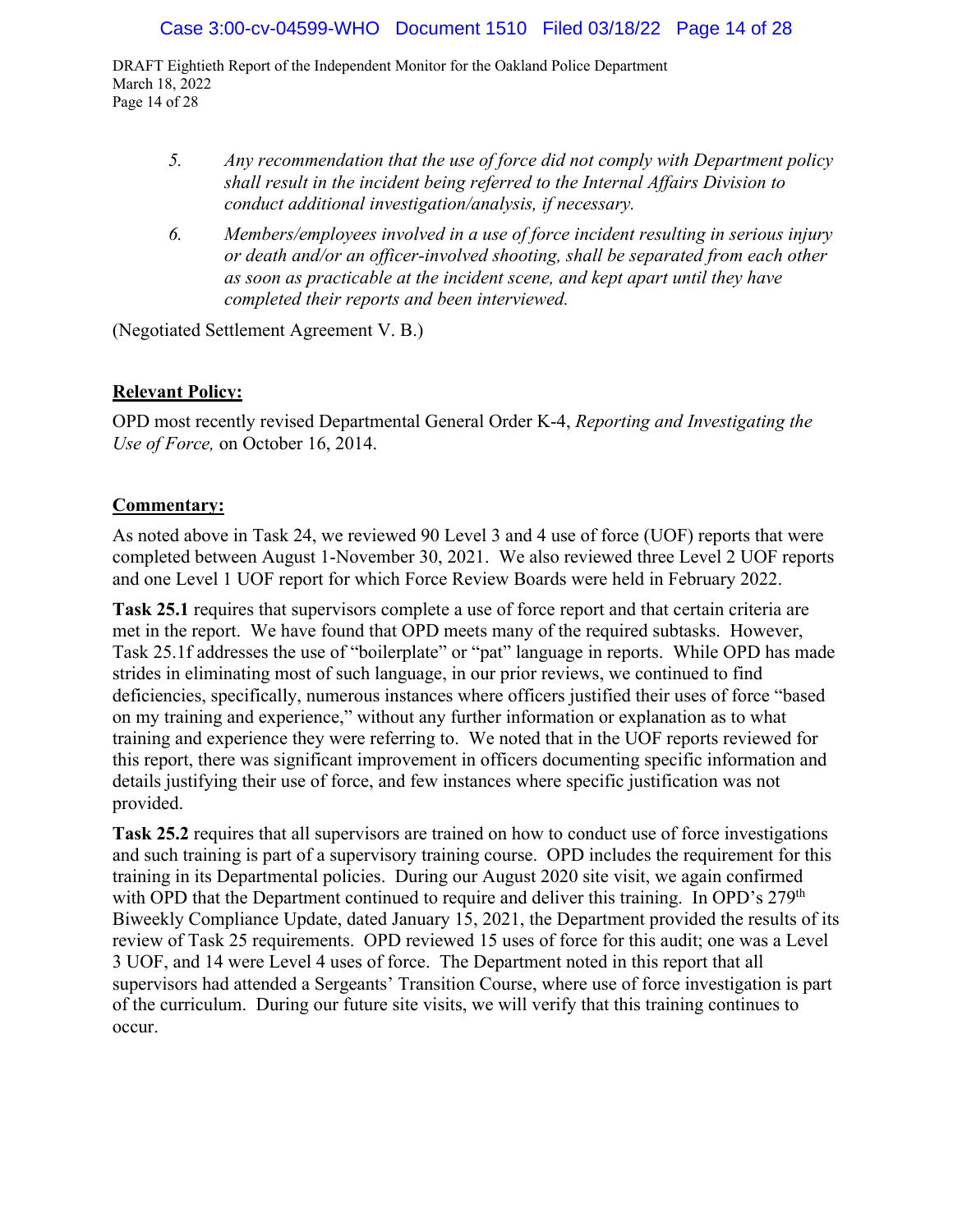DRAFT Eightieth Report of the Independent Monitor for the Oakland Police Department March 18, 2022 Page 15 of 28

We have continued to be concerned with the preparation and review of UOF reports by supervisors. The use of force and the processes in which force is documented and reviewed are at the core of the Court's oversight. The Department has provided numerous directives on this topic. For UOF reports reviewed for this report, we found improvement in supervisors identifying deficiencies in officer reporting and identifying and addressing MOR violations. We also found improvement in the review of the supervisor reports, particularly in those UOF reports generated in October and November of 2021. Unfortunately, we have seen such improvement in the past, followed by periods where improvement stalled. We are hopeful that this improvement will be sustained and become the standard for OPD's UOF reporting.

**Task 25.3** requires that use of force investigations include required recommendations. Areas of recommendation include: whether the force used was pursuant to a legitimate law enforcement objective; whether the type and amount of force used was proportional to the resistance encountered and reasonably related to the objective the officers were attempting to achieve; whether the officers used reasonable verbal means to attempt to resolve the situation without force, if time and circumstances permitted such attempts; and whether the force used was deescalated or stopped reasonably when resistance decreased or stopped.

In our assessment of 90 Level 3 and 4 UOF reports, we did not identify any instances where we believe the force may not have been appropriate, where the use of force was not deescalated or stopped reasonably when resistance decreased, or any instances where we believe officers could have made additional efforts to explain to subjects being detained why the detention was occurring prior to using force. While we noted an improvement in officers identifying themselves as police officers when appropriate and there is time to do so, there is still room for improvement here. During our site visits, we will continue to discuss any concerns that we identify with this Task.

**Task 25.4** requires that use of force reports be reviewed by the appropriate chain of command and appropriate recommendations are made. In all of the cases we reviewed, the reports were reviewed as required. We continue to note that while some deficiencies related to the preparation and review of UOF reports for Level 3 and 4 uses of force are discovered during the reviews, some are not. We continue to find instances where supervisors fail to identify and properly address concerns with body-worn camera activations, or other MOR violations. We have noted that these same concerns exist when the reports are reviewed by the chain of command. For the UOF reports reviewed for August 1-November 31, 2021, we did observe some improvement, particularly in those reports completed in October and November 2021. We are hopeful this trend will continue.

**Task 25.5** requires that any determination that a use of force did not comply with Department policy result in the incident being referred to IAD to conduct additional investigation/analysis, if necessary. None of the Level 3 or Level 4 investigations we reviewed resulted in our finding that the force did not comply with policy.

**Task 25.6** requires that members/employees involved in a use of force incident resulting in serious injury or death and/or officer-involved shooting, are separated from each other as soon as practicable at the incident scene, and kept apart until they have completed their reports and been interviewed. This Task is not assessed here, as we review and consider it as part of the Force and Executive Force Review Boards that OPD holds to examine Level 1 and 2 uses of force.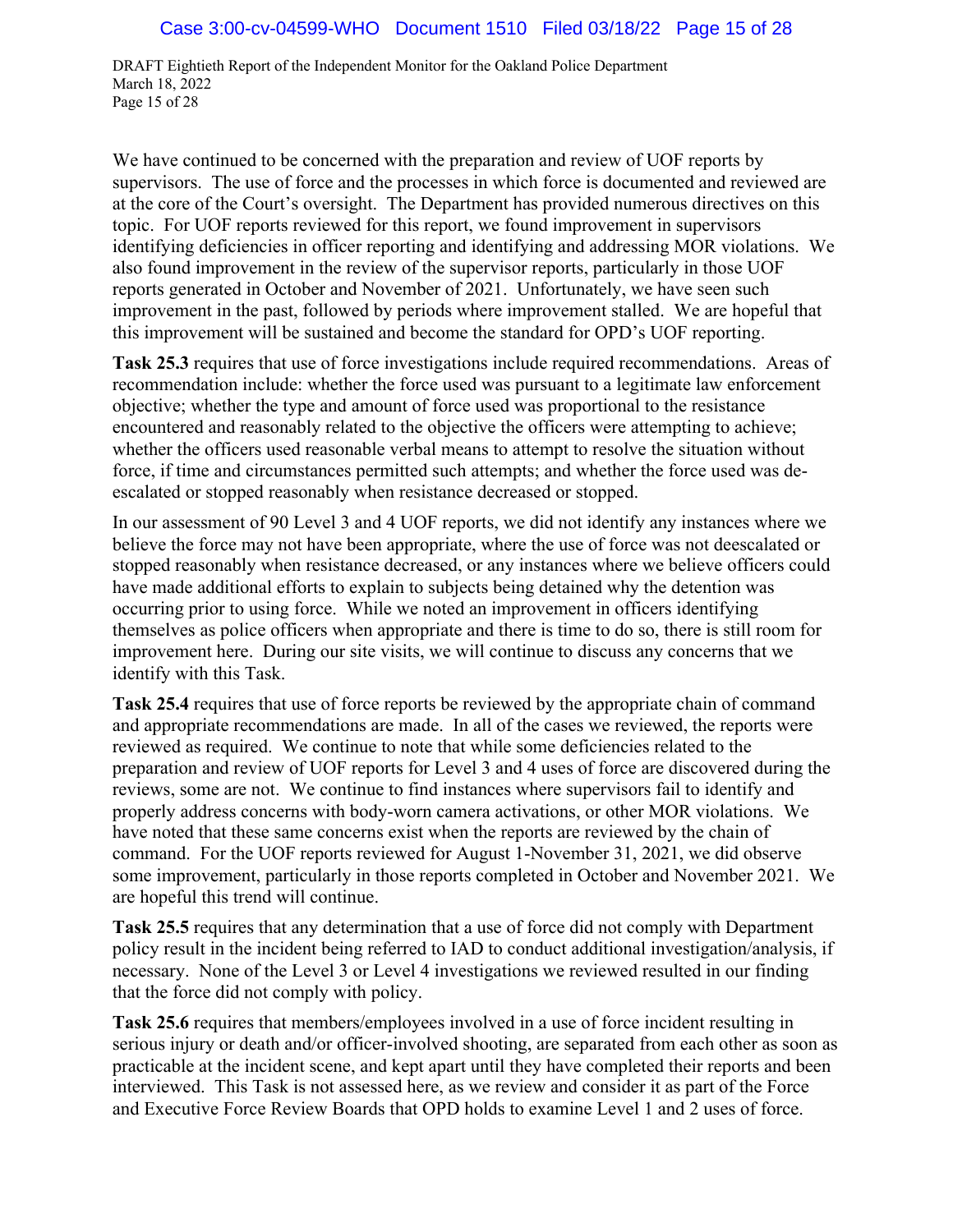DRAFT Eightieth Report of the Independent Monitor for the Oakland Police Department March 18, 2022 Page 16 of 28

The Court's reactivation of Task 25 at a November 2018 Case Management Conference resulted from our serious concerns with the Department's handling and investigation of uses of force. OPD drafted Special Order 9196 to address and clarify requirements for the proper reporting of use of force. This revision to UOF reporting requirements went into effect in February 2020. OIG's global use of force audit, conducted in 2019, also identified numerous concerns with the reporting of use of force and enumerated recommendations. As noted throughout this report, OPD has taken a number of actions to address the identified concerns with the investigation and reporting of force.

This is the fourth report where our assessment includes only uses of force that occurred after the implementation of Special Order 9196, the revisions to OPD's use of force policy, and Special Order 9202, and includes the review of 91 Level 3 and 4 uses of force. These revisions to policy, along with the many follow-up emails and training by executive staff, have outlined the Department's expectations of those who prepare and review UOF reports. In our 76<sup>th</sup> and 78<sup>th</sup> status reports, we noted that the Department's progress with the investigation of force and required documentation had stalled. For this report, we note that OPD is improving in this area, specifically in the UOF reporting for October and November 2021. We will continue to closely monitor uses of force to ensure that the required reporting outcomes occur and that OPD addresses the deficiencies that have been identified. OPD remains in partial compliance with this Task.

| Task 25 compliance status | In partial compliance |
|---------------------------|-----------------------|
|                           |                       |

## Task 26: Force Review Board (FRB)

## **Requirements:**

*OPD shall develop and implement a policy concerning its FRB proceedings. The policy shall:*

- *1. Set out procedures, membership and a timetable for FRB review of use of force investigations involving Level 2 incidents, as defined in Department General Order K-4, REPORTING AND INVESTIGATING THE USE OF FORCE;*
- *2. Require the FRB to review all use of force investigations;*
- *3. Require the FRB to make a recommendation as to whether the use of force was in policy or out of policy;*
- *4. Require the FRB to forward sustained policy violations to the Discipline Officer.*
- *5. Require the FRB not to review any use of force allegation until the internal investigations has been completed;*
- *6. Authorize the FRB to recommend to the Chief of Police additional use of force training or changes in policies or tactics, or additional standards, investigatory policies, or training for use of force investigations;*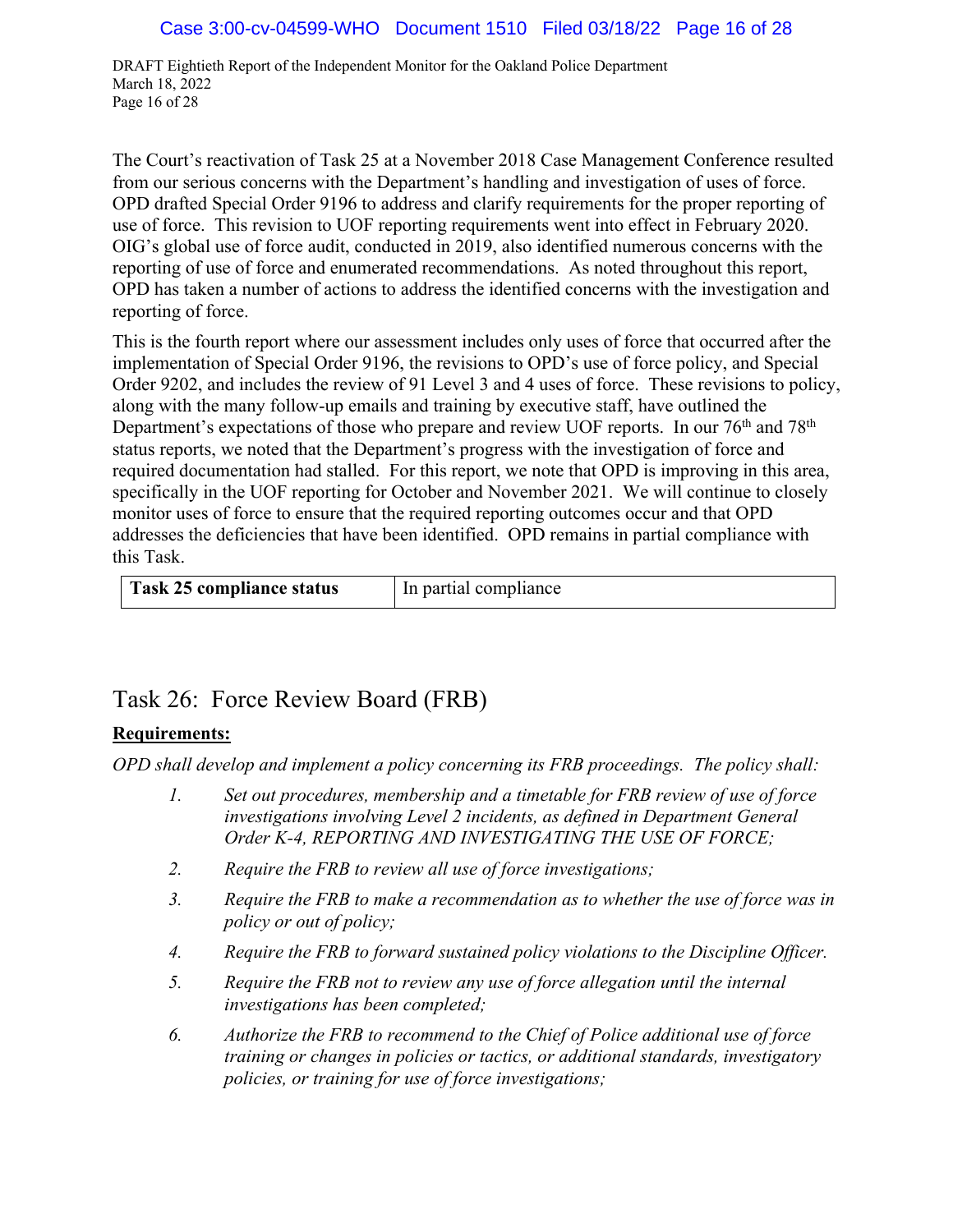DRAFT Eightieth Report of the Independent Monitor for the Oakland Police Department March 18, 2022 Page 17 of 28

- *7. Require the FRB to conduct an annual review of use of force cases examined, so as to identify any patterns of use of force practices that may have policy or training implications, and thereafter, issue a report to the Chief of Police;*
- *8. Require that the FRB membership include, at a minimum, one member from the Training Division, one member from the Field Training Officer program, and either the Bureau of Field Operations Deputy Chief or his/her designee;*
- *9. Minimally, that one member of the FRB shall be replaced at least annually.*

(Negotiated Settlement Agreement V. C.)

## **Relevant Policy:**

OPD most recently revised Departmental General Order K-4.1, *Force Review Boards,* on December 21, 2015.

## **Commentary:**

OPD Force Review Boards (FRBs) are regularly convened to examine the investigations conducted relative to the deployment and application of Level 2 uses of force.<sup>1</sup> OPD first achieved compliance with this Task during the nineteenth reporting period (April 1-June 30, 2014). We continue to assess the compliance with this Task, including our analyses of force reports; our review of Force Review Board reports; attendance at Force Review Boards when conducted during our site visits; and observing Force Review Boards between site visits via online meeting software.

For this report, we reviewed two FRB reports that were completed and approved by the Chief of Police between November 2021 and January 2022. In general, we found the reports to be wellwritten and accurate accounts of the proceedings they documented. Two members of the Monitoring Team observed both of these FRBs remotely via virtual meeting software. The reports collectively documented the assessment of nine uses of force associated with two separate incidents. All uses of force were found to be in compliance. In all of the cases, the Chief concurred with the Boards' findings without any modifications. We did not disagree with any of the findings in the FRB reports we reviewed.

<sup>&</sup>lt;sup>1</sup> According to OPD, Level 2 uses of force include: "1) Any strike to the head (except for an intentional strike with an impact weapon); 2) Carotid restraint is applied that does not result in the loss of consciousness; 3) Use of impact weapons, including specialty impact munitions or any other object, to strike a subject and contact is made, regardless of injury; 4) Any unintentional firearms discharge that does not result in injury; 5) A police canine bites the clothing or the skin of a subject, or otherwise injures a subject requiring emergency medical treatment (beyond first-aid) or hospital admittance; 6) Any use of force which results in injuries to the subject requiring emergency medical treatment (beyond first-aid) or hospital admittance; (NOTE: For the purposes of this order, an evaluation by a medical professional to assess a complaint of injury is not emergency treatment) 7) Any Level 3 use of force used on or applied to a restrained subject; 7.a) A restrained subject is a person who has been fully placed in a Department authorized restraint device such as both hands handcuffed, a WRAP or Rip Hobble; 7.b) A subject with only one handcuff on is not a restrained person."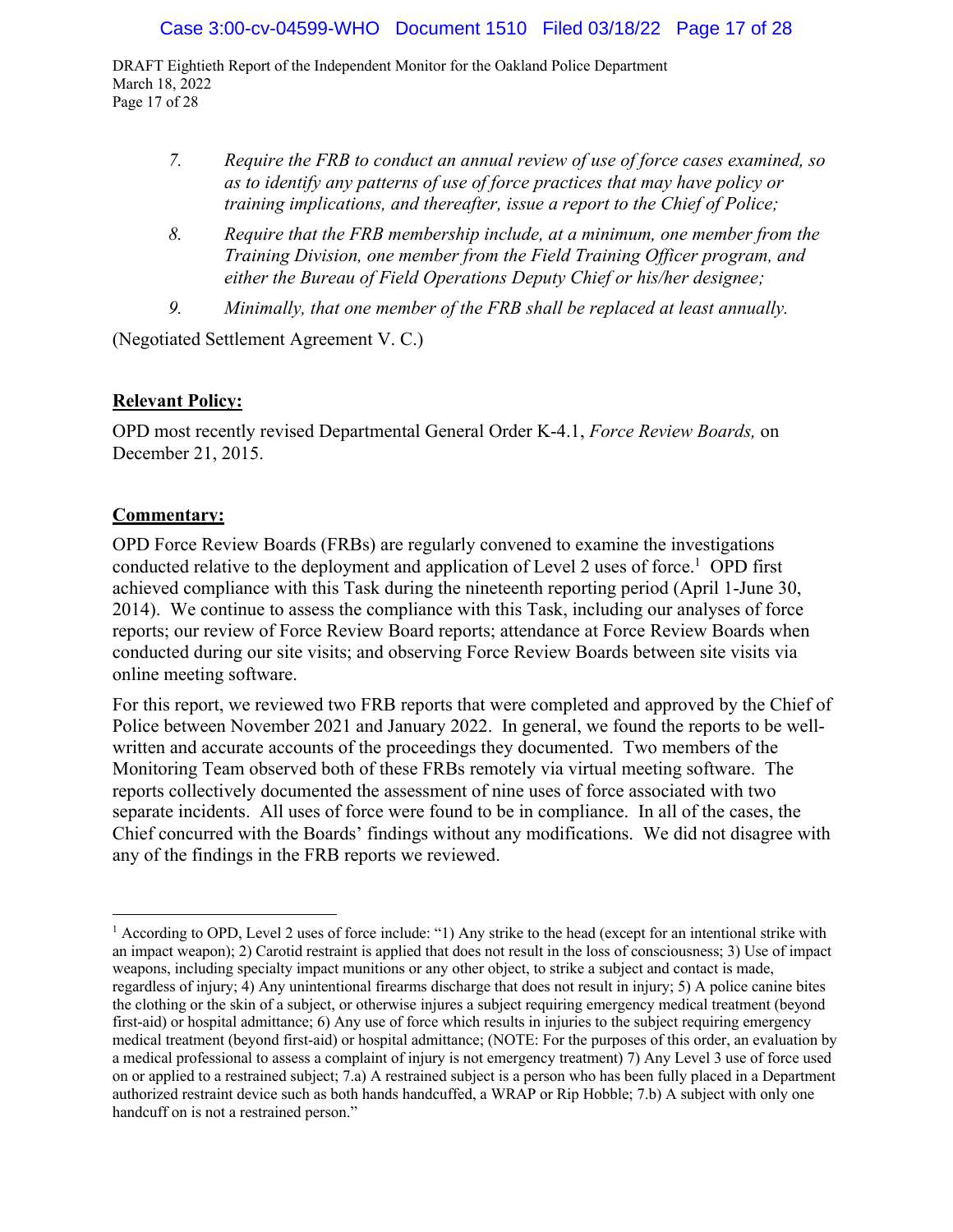DRAFT Eightieth Report of the Independent Monitor for the Oakland Police Department March 18, 2022 Page 18 of 28

In addition to reviewing the completed FRB reports, we observed all three of the FRBs convened by OPD since we last reported on this Task. These Boards met on February 15, 16, and 22, respectively. We observed them all remotely via an online meeting platform due to the ongoing COVID pandemic, which has curtailed our monthly in-person site visits. We provide immediate feedback for Board members at the conclusion of each FRB we observe.

As noted in our recent reports concerning this Task, we continue to observe substantive discussion and deliberations among the Board members. All of the Captains (and in one instance during this reporting period, a Deputy Chief) who sit as panelists have gained a great deal of experience during the past two years, and this has resulted in a certain consistency in the manner in which the Boards are conducted. Members ask probing questions of the force investigators; and, where applicable, Department subject-matter experts (SMEs) and IAD investigators. They also spend a great deal of time discussing issues ancillary to the uses of force, such as tactics, supervision, force alternatives, and training opportunities. As is customary for all Boards, their feedback was conveyed in the form of training points to appropriate personnel.

That same consistency is not necessarily apparent in the presentations of the force investigators. This is understandable, since presenting before the FRBs is a relatively infrequent experience, and we will often observe first-time presenters. We have encouraged OPD to provide training to first-line supervisors regarding expectations and best practices when appearing before these Boards.

Collectively, the FRBs found all the uses of force they reviewed to be in compliance. We did not disagree with any of the Boards' findings. It is not a requirement, but all of the Board votes we observed during this reporting period were unanimous. We recognize that in some circumstances, there will be legitimate differences of opinion where the determination is not obvious. In these situations, we look for frank discussion and clear explanations of the differing positions.

In addition to ruling on the appropriateness of uses of force, Force Review Boards generally identify several follow-up items based on their review of the associated materials and the presentations made to them. These can include items such as counseling and training for individual officers, publication of Department-wide training materials, and modifications to policy. OPD tracks these deliverables in a spreadsheet, broken down into three categories: Individual Issues; Department-Wide Issues; and Quarterly Training Points.

The last accounting of deliverables provided to us, which lists follow-up items from FRBs convened prior to January 26, 2022, identified six open items from three separate FRBs. (This information was provided to us pursuant to a standing monthly document request, and does not include deliverables from the FRBs we observed in February.) All of the items involved individual training. OPD has successfully addressed the backlog of deliverables identified in some of our earlier reports. Our three most recent reviews did not reveal any significant accumulation of unresolved commitments.

Based on this review, OPD remains in compliance with this Task.

| Task 26 compliance status | In compliance |
|---------------------------|---------------|
|---------------------------|---------------|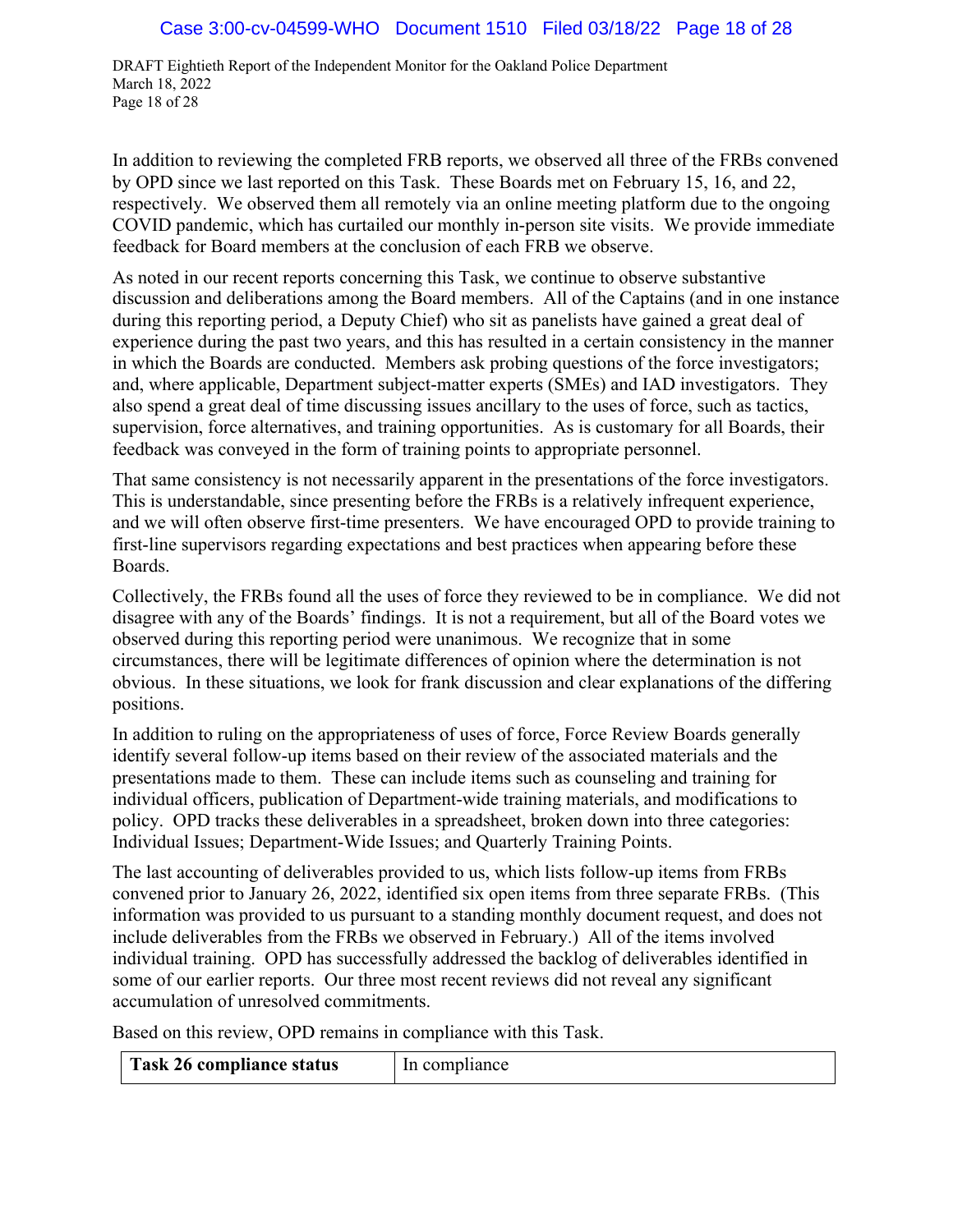DRAFT Eightieth Report of the Independent Monitor for the Oakland Police Department March 18, 2022 Page 19 of 28

## Task 30: Executive Force Review Board (EFRB)

## **Requirements:**

- *1. An EFRB shall be convened to review the factual circumstances surrounding any Level 1 force, in-custody death, or vehicle pursuit-related death incidents. A firearm discharge at an animal shall be reviewed by the EFRB only at the direction of the Chief of Police.*
- *2. The Board shall have access to recordings and/or transcripts of interviews of all personnel on the scene, including witnesses, and shall be empowered to call any OPD personnel to provide testimony at the hearing.*
- *3. OPD shall continue the policies and practices for the conduct of EFRB, in accordance with the provisions of DGO K-4.1, FORCE REVIEW BOARDS.*

(Negotiated Settlement Agreement V. G.)

## **Relevant Policy:**

OPD most recently revised Departmental General Order K-4.1, *Force Review Boards,* on December 21, 2015.

## **Commentary:**

Executive Force Review Boards (EFRBs), consisting of three top command-level staff, conduct thorough, detailed reviews of all Level 1 uses of force, in-custody deaths, and vehicle pursuitrelated deaths and serious injuries. OPD achieved compliance with this Task during the nineteenth reporting period (April 1-June 30, 2014). We found OPD not in compliance with this Task based on the EFRB conducted in 2018, which reviewed the officer-involved shooting of Joshua Pawlik. We disagreed with the Board's findings in that case, and issued a detailed report on the incident on August 17, 2020.

Since we last reported on this Task, OPD convened one EFRB to review an officer-involved shooting (OIS), which occurred on November 3, 2020. In this incident, OPD officers responded to address a roving caravan of looters who were targeting a marijuana cultivation building. An officer discharged his patrol rifle at a subject who was backing a vehicle in the direction of another officer and the person the other officer was taking into custody. While it was not known to the shooting officer, the vehicle operator ran over another officer shortly before the firearms discharge. In addition to the Level 1 use of force, OPD made several arrests, and multiple officers used force in making those arrests.

As required, the Board was chaired by a Deputy Chief. The EFRB reviewed and determined compliance for the Level 1 firearms discharge, as well as 36 other lower-level uses of force. The EFRB was efficiently run, and Board Members received presentations from both the Criminal Investigations Division and the Internal Affairs Division. All uses of force were deemed in compliance, and we did not disagree with the EFRB's findings.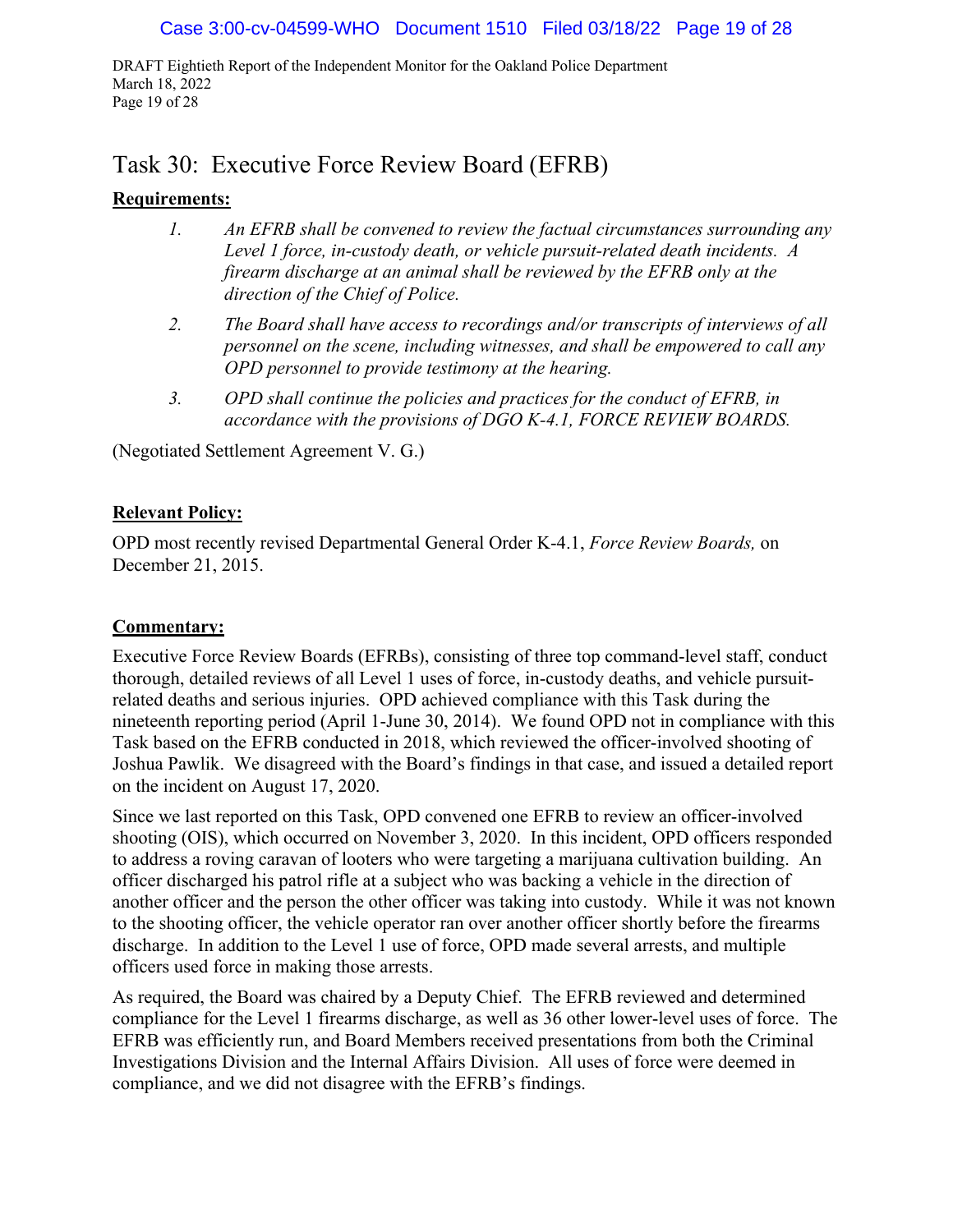#### Case 3:00-cv-04599-WHO Document 1510 Filed 03/18/22 Page 20 of 28

DRAFT Eightieth Report of the Independent Monitor for the Oakland Police Department March 18, 2022 Page 20 of 28

We did not receive or review any completed EFRB reports during this reporting period.

OPD remains in compliance with this Task.

| <sup>1</sup> Task 30 compliance status | In compliance |
|----------------------------------------|---------------|
|----------------------------------------|---------------|

# Task 31: Officer-Involved Shooting Investigations Review Protocol

## **Requirements:**

*OPD shall develop a policy to ensure that, in every officer-involved shooting in which a person is struck, Homicide and Internal Affairs investigators respond to the scene. The Homicide Section's investigation shall be conducted in partnership with, and when deemed appropriate by, the Alameda County District Attorney's Office. Interviews of the subject officer(s) shall be conducted jointly with the appropriate staff from Homicide and the Office of the District Attorney. The District Attorney and City Attorney shall be notified in accordance with the provisions of Section V,\_paragraph A (5), of this Agreement. Homicide shall duplicate and provide all completed reports and documents to the District Attorney's Office, the Office of the City Attorney, and the Internal Affairs Division. IAD shall provide information and/or documents as required by law.*

(Negotiated Settlement Agreement V. H.)

#### **Relevant Policy:**

OPD most recently published Departmental General Order K-4, *Reporting and Investigating the Use of Force* on October 16, 2014. IAD Policy & Procedures and Homicide Policy & Procedures are also relevant to this Task.

#### **Commentary:**

Task 31 requires certain notifications and responses in the event of an officer-involved shooting. The Task has long been inactive, but on November 27, 2018, the Court reactivated the Task as an active part of our responsibility.

During this reporting period (January 1-March 4, 2022), OPD did not have any officer-involved shootings. The Internal Affairs Division did have two Level 1 incident callouts unrelated to officer-involved shootings – one on January 15 and one on March 2. OPD confirmed that, while not required, the protocols required by this Task were followed in those instances.

OPD remains in compliance with this Task.

| Task 31 compliance status | In compliance |
|---------------------------|---------------|
|---------------------------|---------------|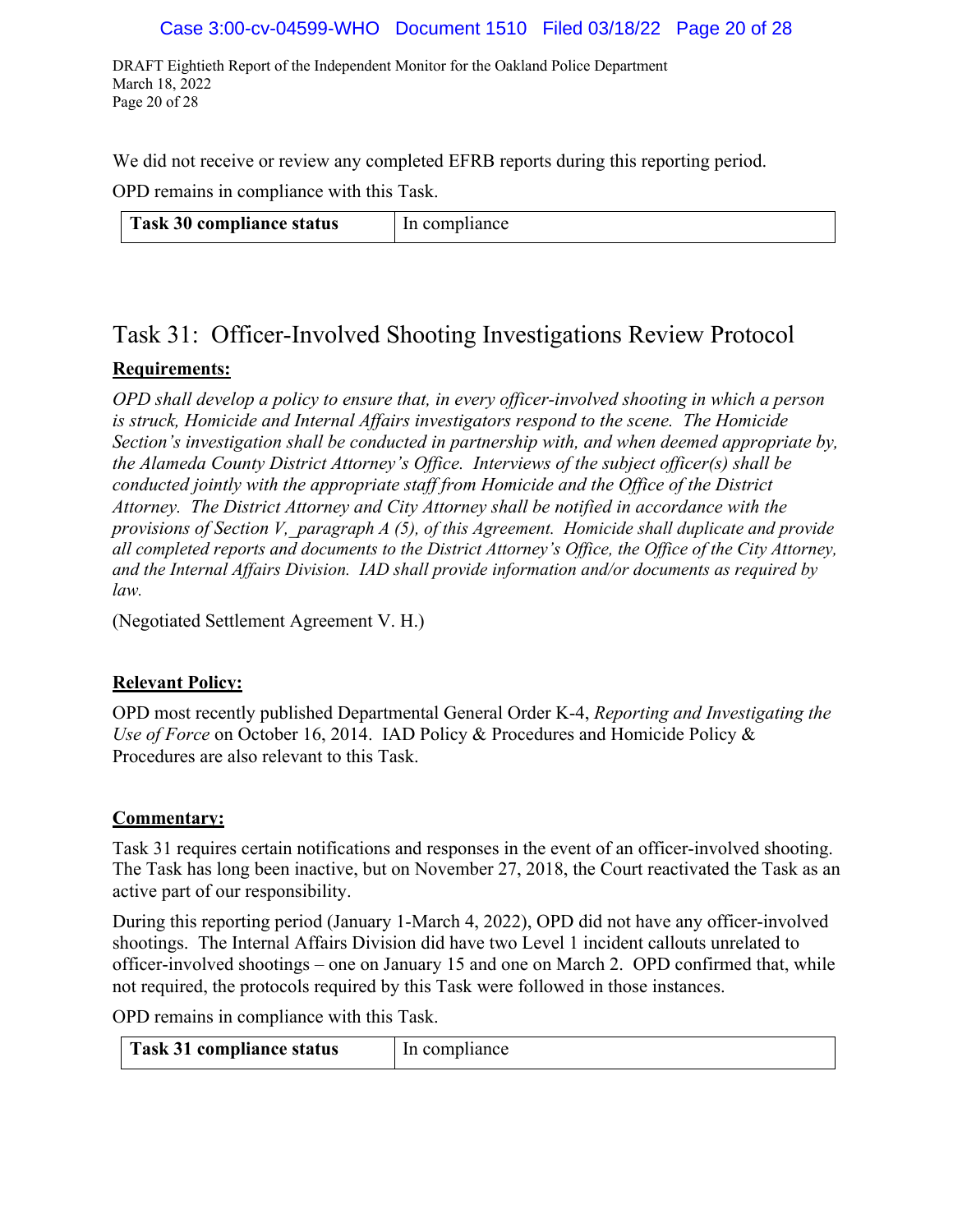DRAFT Eightieth Report of the Independent Monitor for the Oakland Police Department March 18, 2022 Page 21 of 28

## Task 34: Vehicle Stops, Field Investigation, and Detentions

## **Requirements:**

- 1. *OPD shall require members to complete a basic report on every vehicle stop, field investigation and every detention. This report shall include, at a minimum:*
	- *a. Time, date and location;*
	- *b. Identification of the initiating member or employee commencing after the first year of data collection;*
	- *c. Reason for stop;*
	- *d. Apparent race or ethnicity, and gender of individual(s) stopped;*
	- *e. Outcome of stop (arrest, no arrest);*
	- *f. Whether a search was conducted, and outcome of search;*
	- *g. Offense categories (felony, misdemeanor or infraction).*
- 2. *This data shall be entered into a database that can be summarized, searched, queried and reported by personnel authorized by OPD.*
- 3. *The development of this policy shall not pre-empt any other pending or future policies and or policy development, including but not limited to "Promoting Cooperative Strategies to Prevent Racial Profiling."*

(Negotiated Settlement Agreement VI. B.)

#### **Relevant Policy:**

Department policies relevant to Task 34 include: General Order M-19, *Prohibitions Regarding Racial Profiling and Other Bias-Based Policing* (published November 4, 2004)*;* Special Order 9042, *New Procedures Regarding Stop Data Collection* (published June 11, 2010); Special Order 9101, *Revised Stop Data Collection Procedures* (published February 27, 2013); and Report Writing Manual (RWM) Inserts R-2, N-1, and N-2.

#### **Commentary:**

Task 34 requires OPD to complete reports on vehicle stops, field investigations, and detentions. It lists the core information to be collected in what became known as the stop data process. The State of California subsequently passed the Racial and Identity Profiling Act (RIPA) mandating stop data collection by police departments.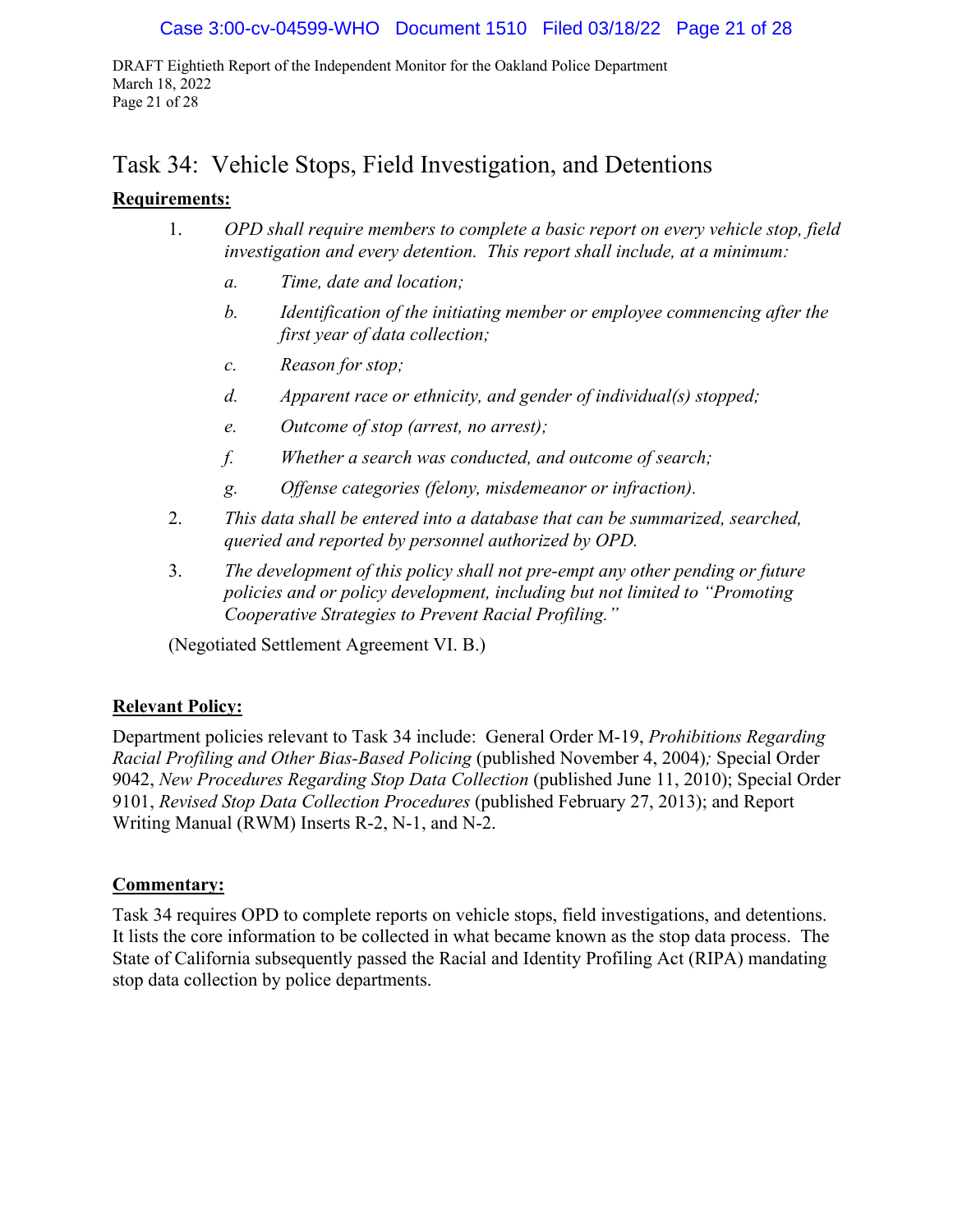DRAFT Eightieth Report of the Independent Monitor for the Oakland Police Department March 18, 2022 Page 22 of 28

Under the NSA, OPD's engagement with stop data goes beyond simply collecting and reporting the data. Stop data is a significant element for review in the Department's risk management process, which is associated with Task 41. Patterns and trends in stop data are reviewed at every level of the Risk Management Meetings. The Department's analysis includes a review of behavior or conditions that prompt stops, the activity involved during stops, and the results or outcomes of stops.

The analysis and review of data during our February remote site visit continued to show trends consistent with risk management goals. The 2020-2021 data show declines in stops, with larger declines in non-dispatched stops compared with dispatched stops. Similarly, there were modest increases in the percentage of stops based on intelligence information. The long-term trend has been toward focusing stops on activity associated with crime, and not on incidental traffic-related concerns. The data also show larger declines in stops of African Americans and Latinos, compared with other groups whose numbers are lower but not declining. Nonetheless, African Americans and Latinos remain disproportionately overrepresented among those who are stopped.

The Department also provided comparisons between OPD and 18 agencies reporting in the State's RIPA data reports, that show that OPD has substantially lower levels of stops for nonmoving and equipment-based vehicle violations.

As part of the risk management process, OPD's review of data includes identification of officers with the highest levels of non-dispatched stops. Along with the number of stops, the data include information on the race and ethnicity of those stopped; and information on the proportion of stops resulting in searches, contraband recovered, arrests, and traffic citations. An analysis of those findings for all stops were included in the previous month. The information on outcomes forms the basis for discussion at the Risk Management Meetings and for further attention from supervisors if necessary.

The application of stop data in the risk management process in the Department has developed over a long period of time under the NSA. It began with attention to the number of stops being made and has matured to include analysis of the justification for stops, characteristics of those stopped, the outcomes of those stopped, and the engagement of officers in stops. Stop data has become a critical factor in the management of risk at OPD. As with other topics covered in the process, the increasingly sophisticated analysis of stop data and the sharing of data with officers at all levels across the Department, have been critical contributions to risk management.

| Task 34 compliance status | In compliance |
|---------------------------|---------------|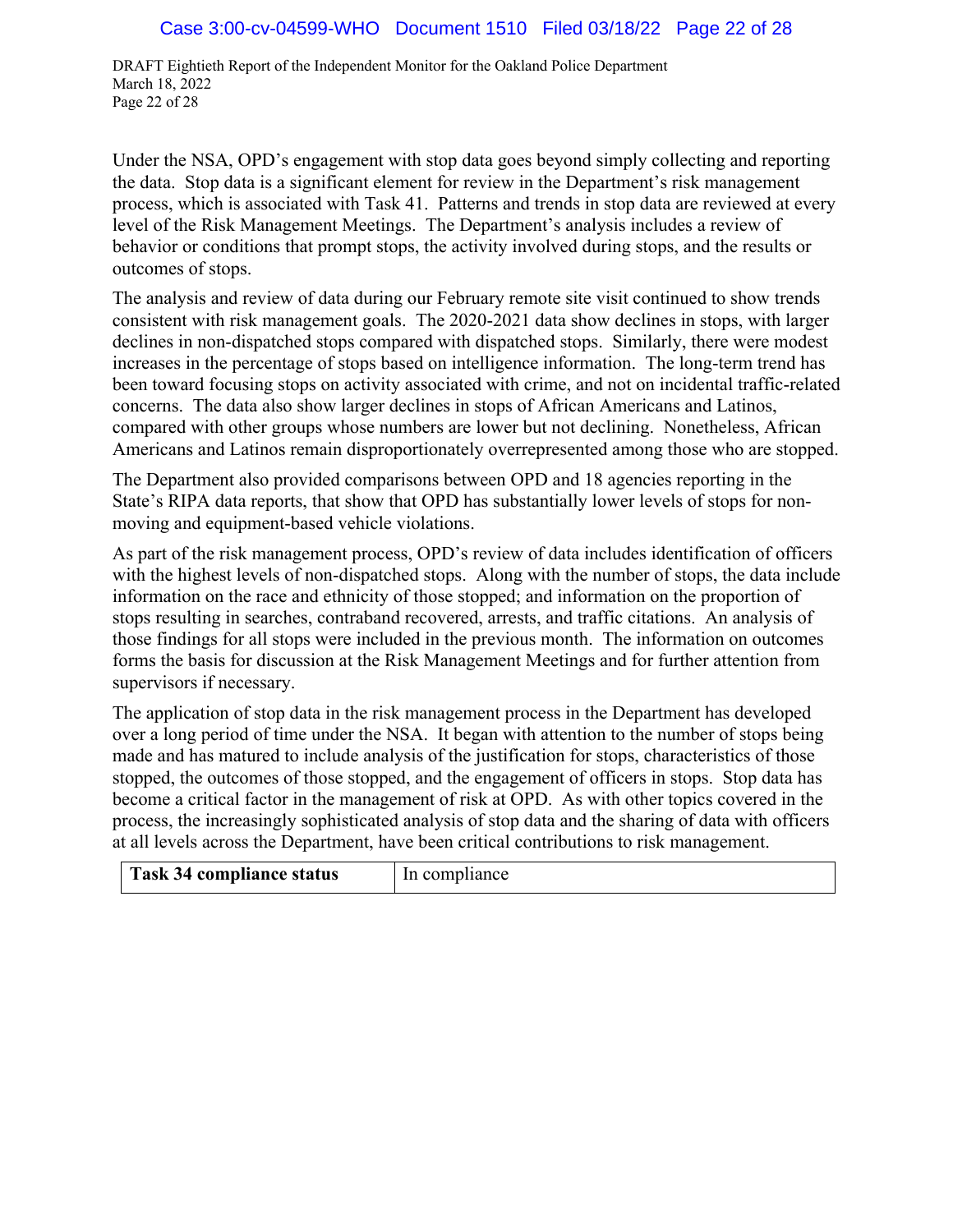DRAFT Eightieth Report of the Independent Monitor for the Oakland Police Department March 18, 2022 Page 23 of 28

## Task 41: Use of Personnel Assessment System (PAS) and Risk Management

#### **Requirements:**

*Within 375 days from the effective date of this Agreement, OPD shall develop a policy for use of the system, including supervision and audit of the performance of specific members, employees, supervisors, managers, and OPD units, as well as OPD as a whole.* 

*The policy shall include the following elements:*

- *1. The Chief of Police shall designate a PAS Administration Unit. The PAS Administration Unit shall be responsible for administering the PAS policy and, no less frequently than quarterly, shall notify, in writing, the appropriate Deputy Chief/Director and the responsible commander/manager of an identified member/employee who meets the PAS criteria. PAS is to be electronically maintained by the City Information Technology Department.*
- *2. The Department shall retain all PAS data for at least five (5) years.*
- *3. The Monitor, Inspector General and Compliance Coordinator shall have full access to PAS to the extent necessary for the performance of their duties under this Agreement and consistent with Section XIII, paragraph K, and Section XIV of this Agreement.*
- *4. PAS, the PAS data, and reports are confidential and not public information.*
- *5. On a quarterly basis, commanders/managers shall review and analyze all relevant PAS information concerning personnel under their command, to detect any pattern or series of incidents which may indicate that a member/employee, supervisor, or group of members/employees under his/her supervision may be engaging in at-risk behavior. The policy shall define specific criteria for determining when a member/employee or group of members/employees may be engaging in at-risk behavior.*
- *6. Notwithstanding any other provisions of the PAS policy to be developed, the Department shall develop policy defining peer group comparison and methodology in consultation with Plaintiffs' Counsel and the IMT. The policy shall include, at a minimum, a requirement that any member/employee who is identified using a peer group comparison methodology for complaints received during a 30-month period, or any member who is identified using a peer group comparison methodology for Penal Code §§69, 148 and 243(b)(c) arrests within a 30-month period, shall be identified as a subject for PAS intervention review. For the purposes of these two criteria, a single incident shall be counted as "one" even if there are multiple complaints arising from the incident or combined with an arrest for Penal Code §§69, 148 or 243(b)(c).*
- *7. When review and analysis of the PAS threshold report data indicate that a member/employee may be engaging in at-risk behavior, the member/employee's immediate supervisor shall conduct a more intensive review of the*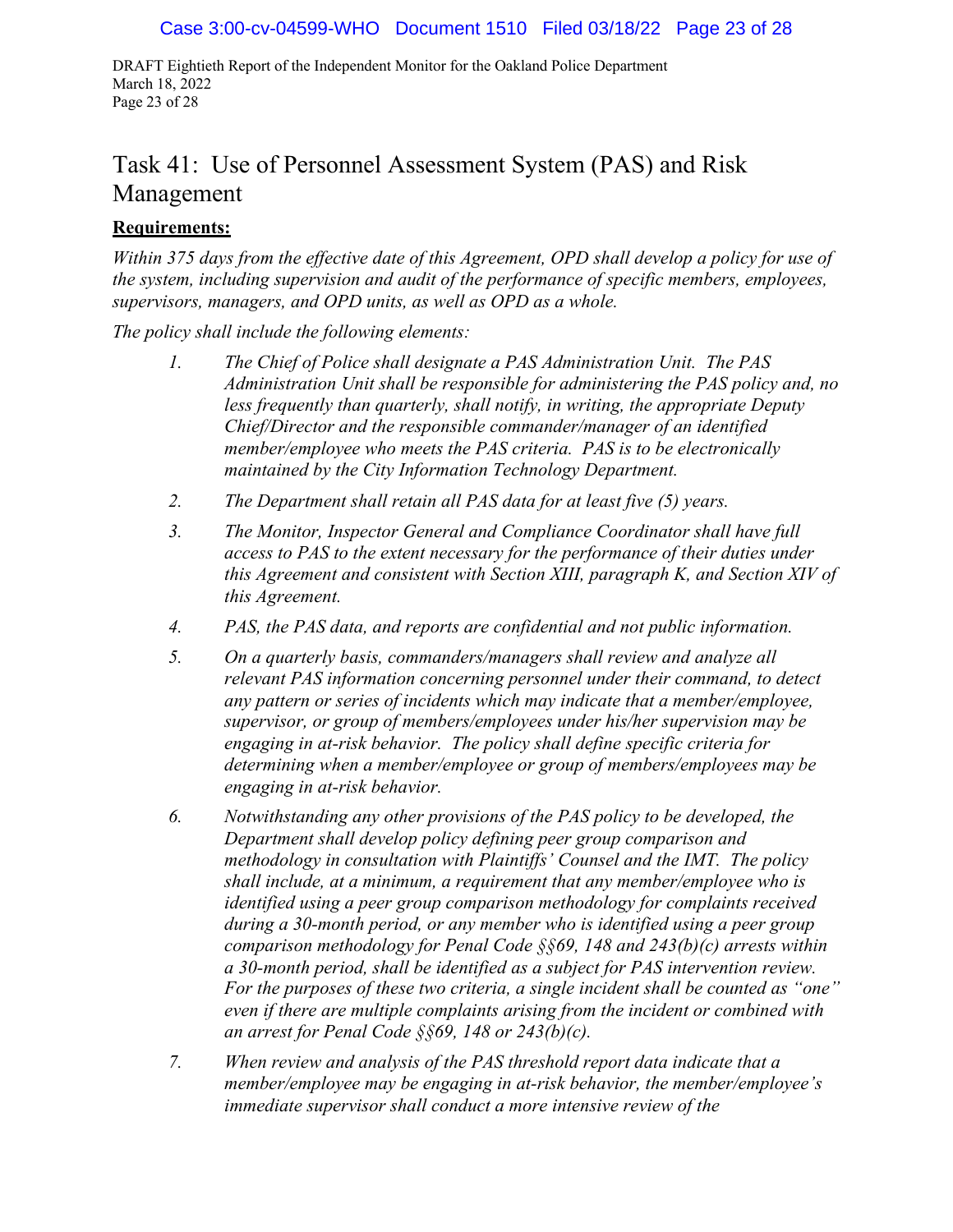DRAFT Eightieth Report of the Independent Monitor for the Oakland Police Department March 18, 2022 Page 24 of 28

> *member/employee's performance and personnel history and prepare a PAS Activity Review and Report. Members/employees recommended for intervention shall be required to attend a documented, non-disciplinary PAS intervention meeting with their designated commander/manager and supervisor. The purpose of this meeting shall be to review the member/employee's performance and discuss the issues and recommended intervention strategies. The member/employee shall be dismissed from the meeting, and the designated commander/manager and the member/employee's immediate supervisor shall remain and discuss the situation and the member/employee's response. The primary responsibility for any intervention strategies shall be placed upon the supervisor. Intervention strategies may include additional training, reassignment, additional supervision, coaching or personal counseling. The performance of members/ employees subject to PAS review shall be monitored by their designated commander/manager for the specified period of time following the initial meeting, unless released early or extended (as outlined in Section VII, paragraph B (8)).*

*8. Members/employees who meet the PAS threshold specified in Section VII, paragraph B (6) shall be subject to one of the following options: no action, supervisory monitoring, or PAS intervention. Each of these options shall be approved by the chain-of-command, up to the Deputy Chief/Director and/or the PAS Activity Review Panel.*

*Members/employees recommended for supervisory monitoring shall be monitored for a minimum of three (3) months and include two (2) documented, mandatory follow-up meetings with the member/employee's immediate supervisor. The first at the end of one (1) month and the second at the end of three (3) months.*

*Members/employees recommended for PAS intervention shall be monitored for a minimum of 12 months and include two (2) documented, mandatory follow-up meetings with the member/employee's immediate supervisor and designated commander/manager: The first at three (3) months and the second at one (1) year. Member/employees subject to PAS intervention for minor, easily correctable performance deficiencies may be dismissed from the jurisdiction of PAS upon the written approval of the member/employee's responsible Deputy Chief, following a recommendation in writing from the member/employee's immediate supervisor. This may occur at the three (3)-month follow-up meeting or at any time thereafter, as justified by reviews of the member/employee's performance. When a member/employee is not discharged from PAS jurisdiction at the one (1)-year follow-up meeting, PAS jurisdiction shall be extended, in writing, for a specific period in three (3)-month increments at the discretion of the member/employee's responsible Deputy Chief. When PAS jurisdiction is extended beyond the minimum one (1)-year review period, additional review meetings involving the member/employee, the member/ employee's designated commander/manager and immediate supervisor, shall take place no less frequently than every three (3) months.*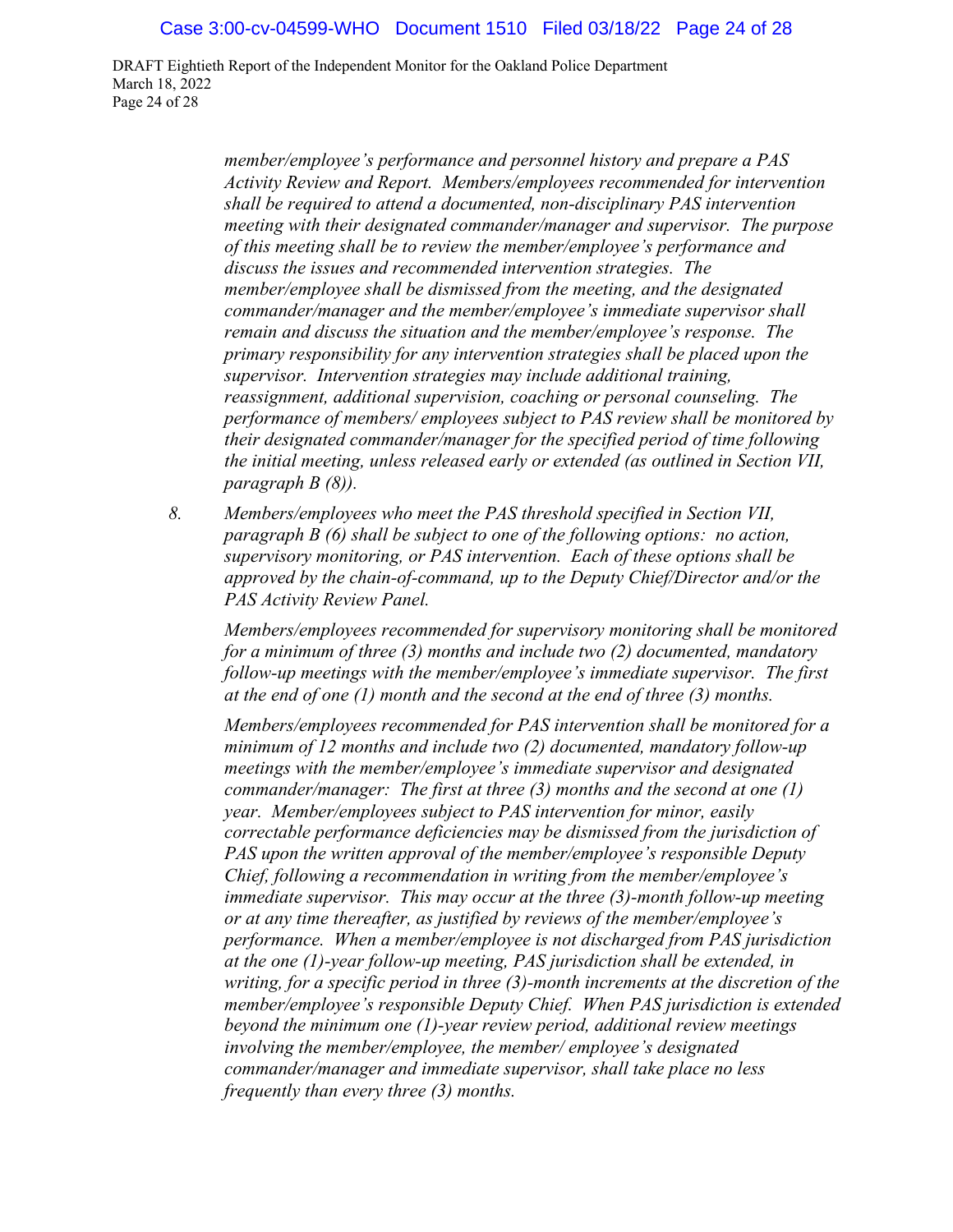DRAFT Eightieth Report of the Independent Monitor for the Oakland Police Department March 18, 2022 Page 25 of 28

- *9. On a quarterly basis, Division/appropriate Area Commanders and managers shall review and analyze relevant data in PAS about subordinate commanders and/or managers and supervisors regarding their ability to adhere to policy and address at-risk behavior. All Division/appropriate Area Commanders and managers shall conduct quarterly meetings with their supervisory staff for the purpose of assessing and sharing information about the state of the unit and identifying potential or actual performance problems within the unit. These meetings shall be scheduled to follow-up on supervisors' assessments of their subordinates' for PAS intervention. These meetings shall consider all relevant PAS data, potential patterns of at-risk behavior, and recommended intervention strategies since the last meeting. Also considered shall be patterns involving use of force, sick leave, line-of-duty injuries, narcotics-related possessory offenses, and vehicle collisions that are out of the norm among either personnel in the unit or among the unit's subunits. Division/appropriate Area Commanders and managers shall ensure that minutes of the meetings are taken and retained for a period of five (5) years. Commanders/managers shall take appropriate action on identified patterns of at-risk behavior and/or misconduct.*
- *10. Division/appropriate Area Commanders and managers shall meet at least annually with his/her Deputy Chief/Director and the IAD Commander to discuss the state of their commands and any exceptional performance, potential or actual performance problems or other potential patterns of at-risk behavior within the unit. Division/appropriate Area Commanders and managers shall be responsible for developing and documenting plans to ensure the managerial and supervisory accountability of their units, and for addressing any real or potential problems that may be apparent.*
- *11. PAS information shall be taken into account for a commendation or award recommendation; promotion, transfer, and special assignment, and in connection with annual performance appraisals. For this specific purpose, the only disciplinary information from PAS that shall be considered are sustained and not sustained complaints completed within the time limits imposed by Government Code Section 3304.*
- *12. Intervention strategies implemented as a result of a PAS Activity Review and Report shall be documented in a timely manner.*
- *13. Relevant and appropriate PAS information shall be taken into account in connection with determinations of appropriate discipline for sustained misconduct allegations. For this specific purpose, the only disciplinary information from PAS that shall be considered are sustained and not sustained complaints completed within the time limits imposed by Government Code Section 3304.*
- *14. The member/employee's designated commander/manager shall schedule a PAS Activity Review meeting to be held no later than 20 days following notification to the Deputy Chief/Director that the member/employee has met a PAS threshold and when intervention is recommended.*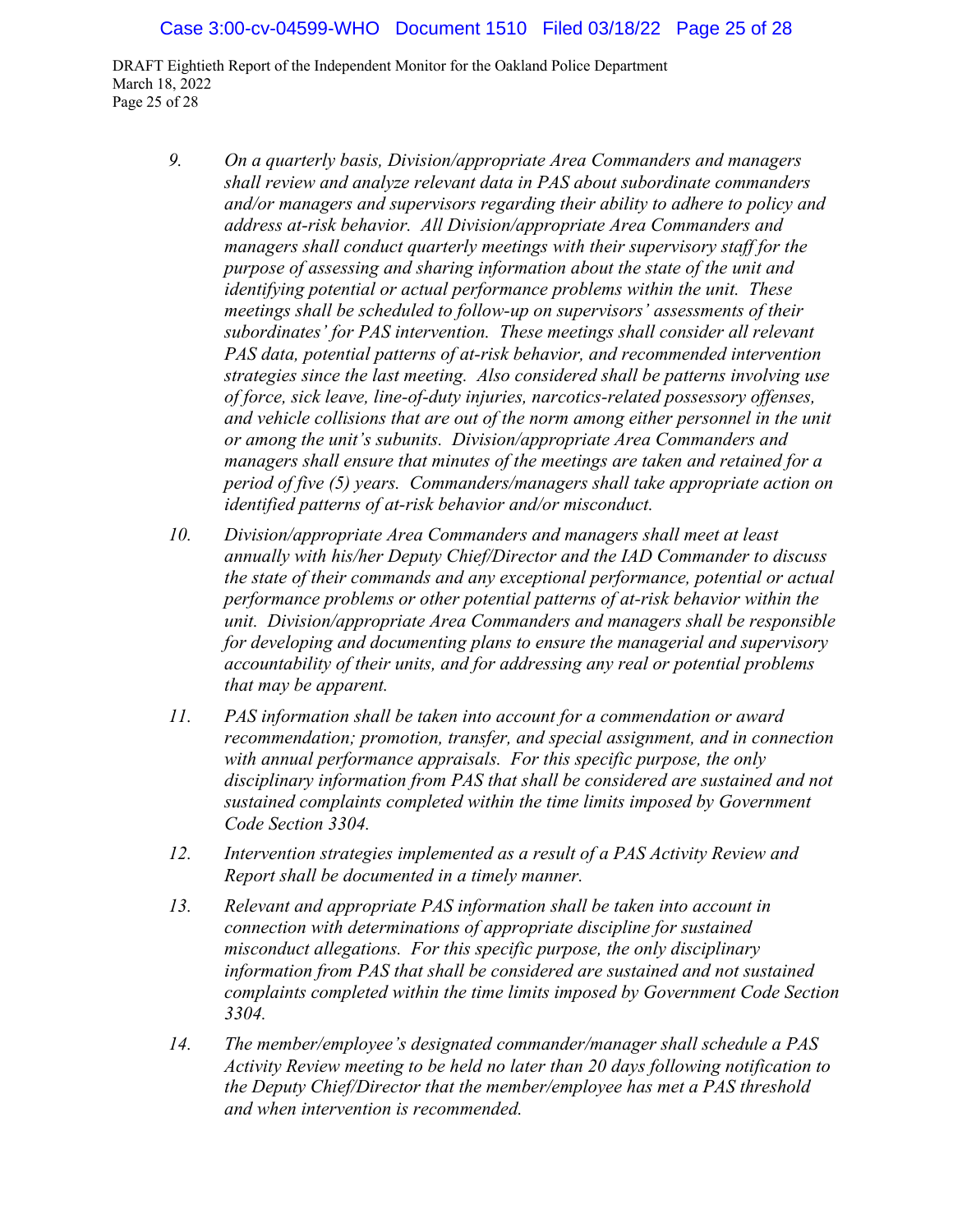DRAFT Eightieth Report of the Independent Monitor for the Oakland Police Department March 18, 2022 Page 26 of 28

- *15. The PAS policy to be developed shall include a provision that a member/employee making unsatisfactory progress during PAS intervention may be transferred and/or loaned to another supervisor, another assignment or another Division, at the discretion of the Bureau Chief/Director if the transfer is within his/her Bureau. Inter-Bureau transfers shall be approved by the Chief of Police. If a member/employee is transferred because of unsatisfactory progress, that transfer shall be to a position with little or no public contact when there is a nexus between the at-risk behavior and the "no public contact" restriction. Sustained complaints from incidents subsequent to a member/employee's referral to PAS shall continue to result in corrective measures; however, such corrective measures shall not necessarily result in a member/employee's exclusion from, or continued inclusion in, PAS. The member/employee's exclusion or continued inclusion in PAS shall be at the discretion of the Chief of Police or his/her designee and shall be documented.*
- *16. In parallel with the PAS program described above, the Department may wish to continue the Early Intervention Review Panel.*
- *17. On a semi-annual basis, beginning within 90 days from the effective date of this Agreement, the Chief of Police, the PAS Activity Review Panel, PAS Oversight Committee, and the IAD Commander shall meet with the Monitor to review the operation and progress of the PAS. At these meetings, OPD administrators shall summarize, for the Monitor, the number of members/employees who have been identified for review, pursuant to the PAS policy, and the number of members/employees who have been identified for PAS intervention. The Department administrators shall also provide data summarizing the various intervention strategies that have been utilized as a result of all PAS Activity Review and Reports. The major objectives of each of these semi-annual meetings shall be consideration of whether the PAS policy is adequate with regard to detecting patterns of misconduct or poor performance issues as expeditiously as possible and if PAS reviews are achieving their goals.*
- *18. Nothing in this Agreement, and more specifically, no provision of PAS, shall be construed as waiving, abrogating or in any way modifying the Department's rights with regard to discipline of its members/employees. The Department may choose, at its discretion, to initiate the administrative discipline process, to initiate PAS review or to use both processes concurrently or consecutively.*

(Negotiated Settlement Agreement VII. B.)

#### **Relevant Policy:**

OPD revised and issued Departmental General Order D-17, *Personnel Assessment Program,* in November 2013.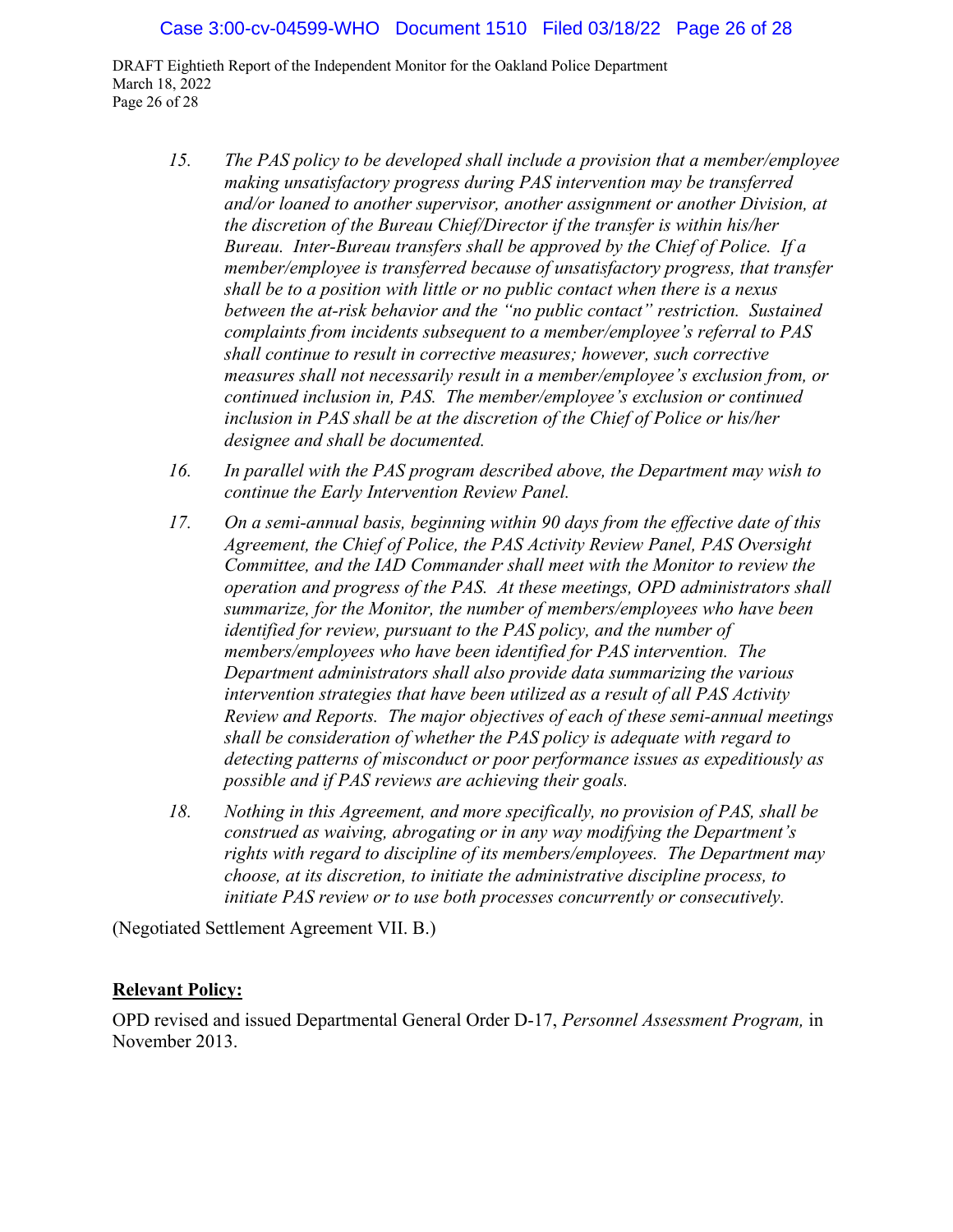DRAFT Eightieth Report of the Independent Monitor for the Oakland Police Department March 18, 2022 Page 27 of 28

#### **Commentary:**

Over the past months, we have described the structure of the risk management process and its multiple layers. These include Area-level meetings, meetings at the Bureaus and program levels, and City-wide meetings. The Department held a City-Wide Risk Management Meeting during our February remote site visit.

At each level, the Risk Management Meetings make unique contributions to the process of analyzing and managing risk. At the area level, the process is largely one of informal discussion using both the experience of supervisors and the risk management data. By virtue of the close contact between officers and their supervisors, these meetings generally provide the most comprehensive reviews of individual officers. When needed, management referrals for monitoring also come from the Area meeting process.

The program meetings focus on specific issues related to the specialized tasks of units such as Ceasefire. Those conversations often address strategy and its consequences for risk. Bureau meetings provide follow-up for both the Area and program meetings, and include more extensive administrative review through the addition of the Deputy Chiefs.

The City-wide meetings are overseen by the senior command staff and are the highest level of the Risk Management Meetings. A wide variety of issues, often emanating from the meetings described above, are reviewed. As in other meetings, the discussions include "drilling down" to the behavior of individual officers but these meetings also provide opportunities for "drilling up" to consider the risk-related consequences of policy and practice in the Department.

The meetings across these levels are also supplemented by the analysis of data from the Personnel Assessment System, administered by the PAS Unit. The work of the PAS Unit provides individually focused analyses of officer behavior that complements the narrative reviews occurring at the Risk Management Meetings. The PAS Unit also manages the implementation of the system for supervisory monitoring when behavioral thresholds are exceeded or when supervisors believe that an administrative referral for monitoring may be useful.

The development of the risk management system in the Department has also included the recognition of the need to ensure the best use of the data available through the Vision database, which is now described by the Department as complete. Although the data dashboards have been described as likely to be valuable tools for supervisors, they remain unfinished. Renewals of contracts to complete that work have been described as forthcoming.

The revision of the risk management policy is a second task that is currently in process. This policy is significant, as it will retain the structure of the risk management process and the requirements regarding analysis of data. This preserves OPD's commitment to risk management and the innovative approach taken by the Department beyond the NSA.